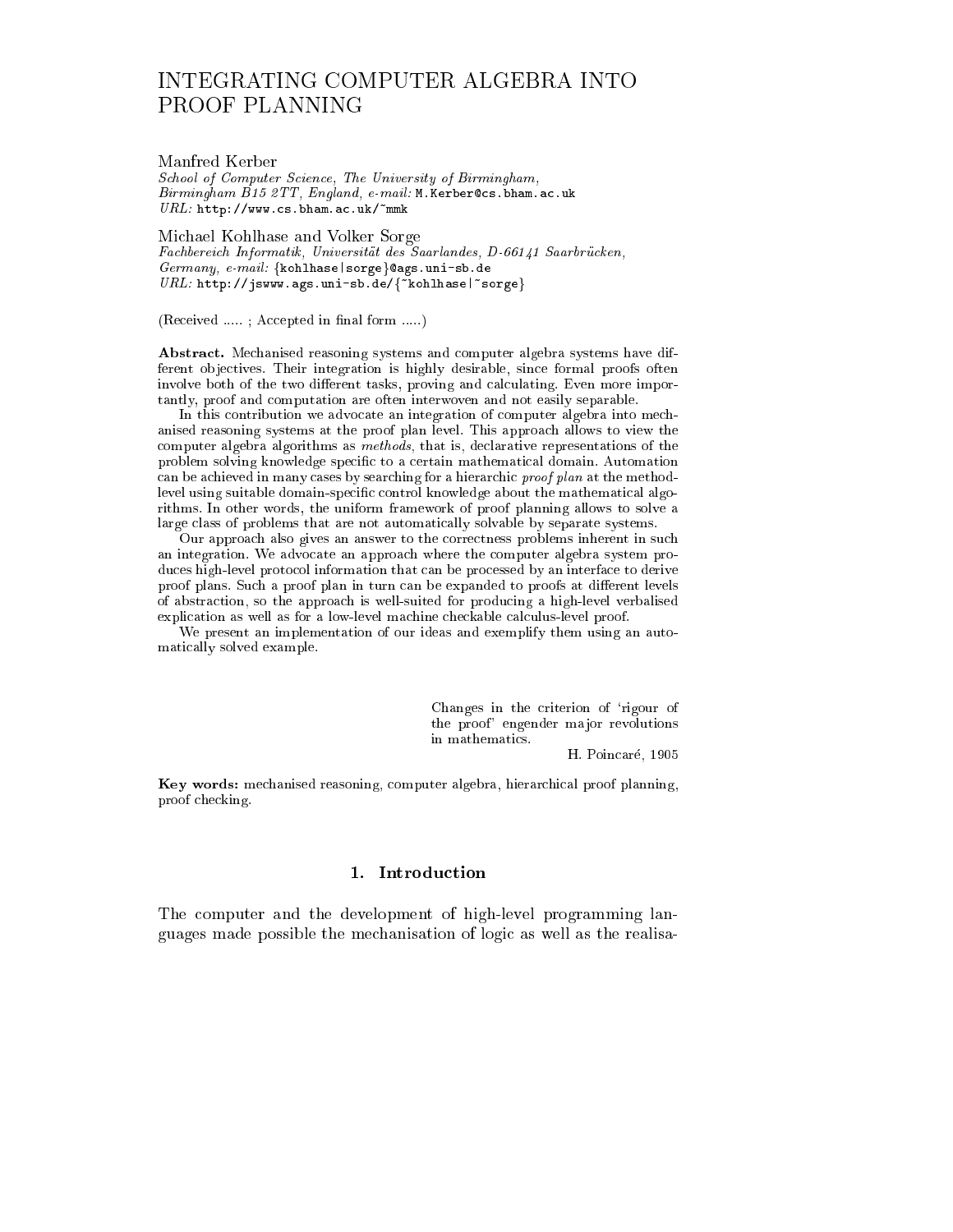tion of mechanical symbolic calculations, we could witness in the last forty years. This has lead to two rather disjoint academic fields: mechanised reasoning and computer algebra, which each have their own methods, interests and traditions, even though they share common roots: none of the two fields is imaginable without the underlying foundation of mathematical logic or the mathematical study of symbolic calculations (leading to such algorithms and methods as the determination of the GCD or the Gaußian elimination). Only in the last decade we have seen a move towards an integration of the fields driven by the insight that real-world formal problems often involve a mixture of both computation and reasoning, hence an integration of mechanised reasoning systems and computer algebra systems is highly desirable (cf. [Buc85]). This is the case in particular, since deduction systems are very weak, when it comes to computation with mathematical objects, and computer algebra systems manipulate highly optimised representations of these ob jects, but do not yield any formally checkable proof information (if they give any explanation at all).

In the remainder of this introduction we briefly summarise key points of mechanised reasoning systems as well as of computer algebra systems and then give a short preview on the integration approach advocated in this paper. By its nature, such a short description has to abstract from many details and to simplify considerably.

### 1.1. Mechanised Reasoning Systems

Mechanised reasoning systems (for short MRS in the following) are built with various purposes in mind. One goal is the construction of an autonomous theorem prover, whose strength achieves or even surpasses the ability of human mathematicians. Another is to build a system where the user derives the proof, with the system guaranteeing its correctness. A third purpose consists in modelling human problem-solving behaviour on a machine, that is, cognitive aspects are the focus.

Advanced theorem proving systems often try to combine the different goals, since they can complement each other in an ideal way. Let us roughly divide existing theorem-proving systems into three categories: machine-oriented theorem provers, proof checkers, and human-oriented (plan-based) theorem provers.

Normally all these systems do not exist in a pure form anymore, and in some systems like our own  $\Omega$ MEGA system [BCF<sup>+</sup>97] it is explicitly tried to combine the reasoning power of automated theorem provers as logic engines, the specialised problem solving knowledge of the proof planning mechanism, and the interactive support of tactic-based proof development environments. We think that the combination of these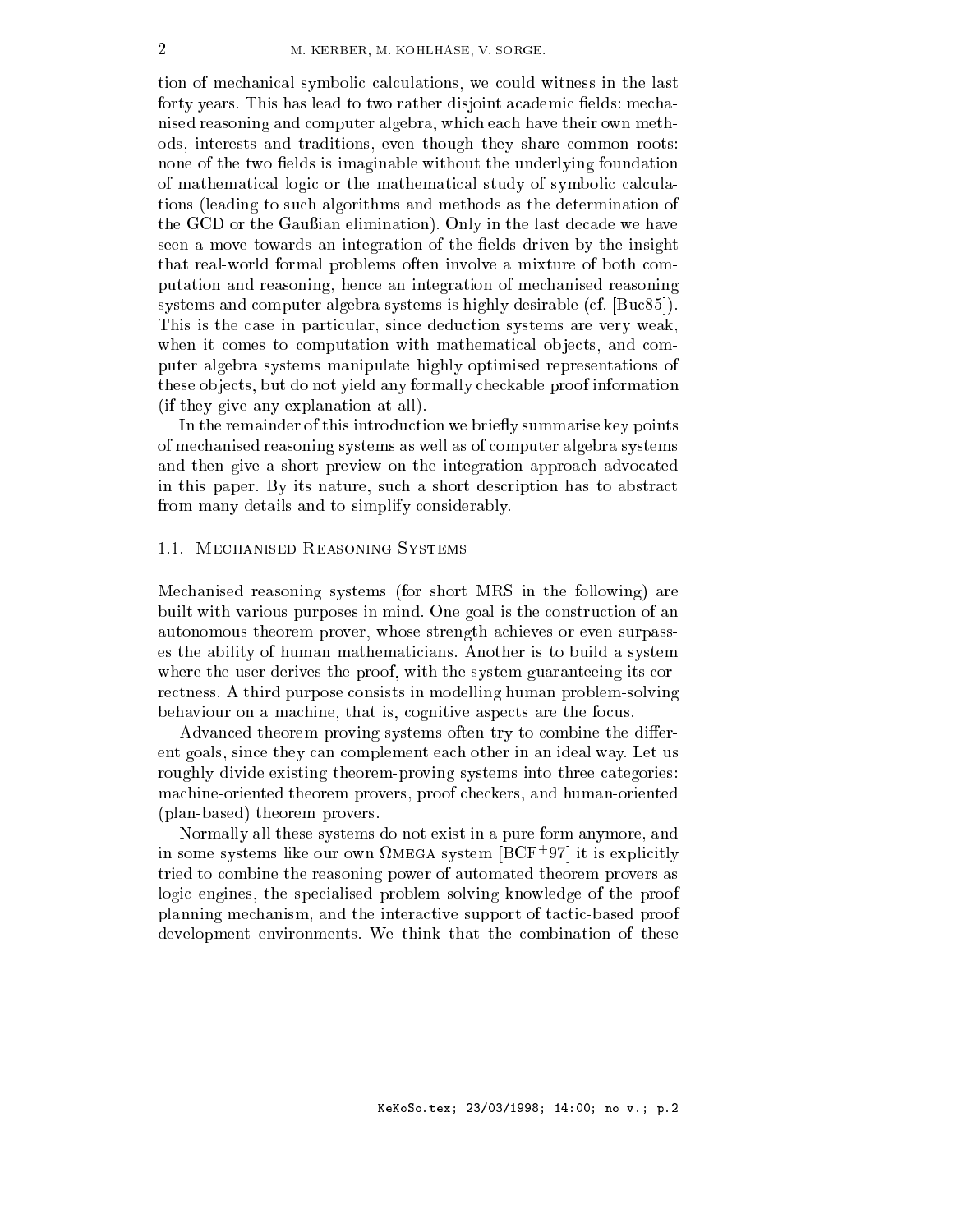complementary approaches inherits more advantages than drawbacks, because for most tasks domain-specic as well as domain-independent problem-solving know-how is required and for difficult tasks more often than not an explicit user-interaction should be provided. While such an approach seems to be general enough to cope with any kinds of logiclevel proofs, it neglects the fact that for many mathematical fields, the everyday work of mathematicians only partially consists in proving or verifying theorems. Calculation plays an equally important r^ole. In some cases the tasks of proving theorems and calculating simplications of certain terms can be separated from each other, but very often the tasks are interwoven and inseparable. In such cases an interactive theorem proving environment will only provide rather poor support to a user. Although theoretically any computation can be reduced to theorem proving, this is not practical for non-trivial cases, since the search spaces are intractable. For many of these tasks, however, no search is necessary at all, since there are numerical or algebraic algorithms that can be used. If we think of Kowalski's equation "Algorithm  $=$  Logic + Control" [Kow79], general purpose procedures do not (and cannot) provide the control for doing a concrete computation.

#### 1.2. Computer Algebra Systems

Early computer algebra systems (CAS for short) developed from collections of algorithms and data structures for the manipulation of algebraic expressions like the multiplication of polynomials, or the derivation and integration of functions [Hea95]. Abstractly spoken, the main ob jective of a CAS can be viewed in the simplication of an algebraic expression or the determination of a normal form. Today there is a broad range of such systems, ranging from very generally applicable systems to a multitude of systems designed for specific applications. Unlike MRS, CAS are used by many mathematicians as a tool in their everyday work, they are even widely applied in sciences, engineering and economics. Their high academic and practical standard reflects the fact that the study of symbolic calculation has long been an established and fruitful subfield of mathematics that has developed the mathematical theory and tools.

Most modern systems [Wol96, CGG<sup>+</sup>92, JS92] have in common that the algebraic algorithms are integrated in a very comfortable graphical user interface that includes formula editing, visualisation of mathematical objects and even an interface to programming languages. As in the case of MRS the representation languages of CAS differ from system to system, which complicates the integration of such systems as well as the cooperation between them. This deficiency has been attacked in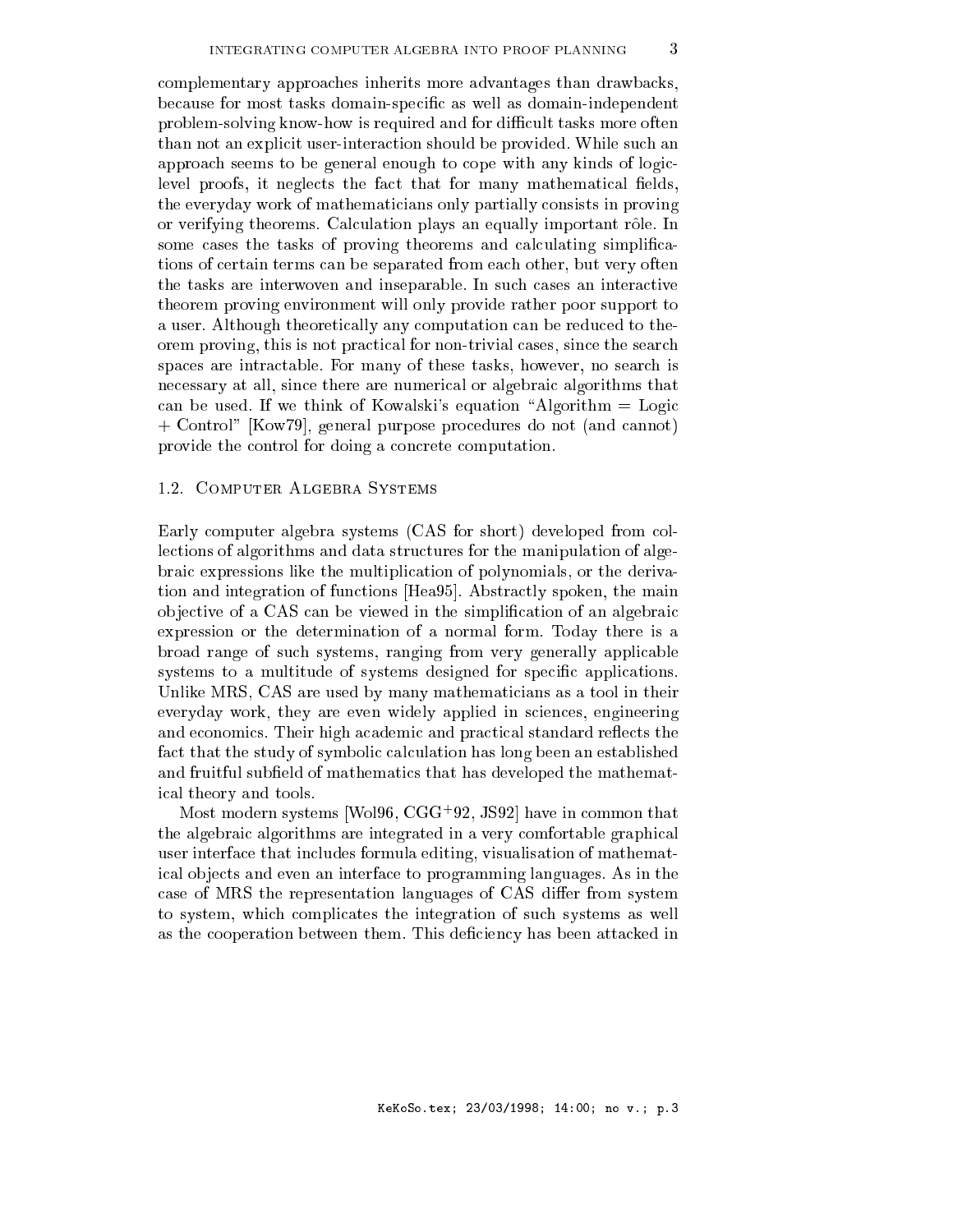the OpenMath initiative [AvLS96], which strives for a standard CAS communication protocol. Currently the main emphasis is laid on standardising the syntax and the computational behaviour of the mathematical objects, while their properties or semantics are not considered. That means there is no explicit representation format for theorems, lemmata and proofs. Some specic systems allow to specify mathematical domains and theories. For instance in systems like MUPAD [Fuc96] or Axiom [JS92], computational behaviour can be specied by attaching types and axiomatisations to mathematical objects; but this also falls short of a comprehensive representation of all relevant mathematics. Furthermore, almost all CAS fail to give an explanation or proof of their solution to the problem at hand, even though some mathematical theories like that of Gröbner bases can be successfully applied to theorem proving in elementary geometry [Cho88, Kap88, CGZ94, Wu94].

#### 1.3. CONTRIBUTIONS OF THIS PAPER

Not only the fact that a mutual simulation of the tasks of an MRS and a CAS can be quite inefficient, but more that the daily work of mathematicians is about proving and calculating points to the integration of such systems, since mathematicians want to have support in both of their main activities. Indeed two independent systems can hardly cover their needs, since in many cases the tasks of proving and calculating are hardly separable. As pointed out by Buchberger [Buc96a] the integration problem is still unsolved, but it can be expected that a successful combination of these systems will lead to "a drastic improvement of the intelligence level" of such support systems.

Our paper addresses two immediate questions occurring in the integration of automated reasoning and computation systems.

- $-$  How can the algorithms be integrated, so that the underlying mathematical knowledge is mutually respected and a synergy effect is achieved?
- How can the correctness problem inherent in any such combination be addressed? In particular, how can results from the CAS be integrated into a proof without having to completely trust the CAS?

We advocate an integration of computer algebra into mechanised reasoning systems using the proof planning paradigm. This approach allows to encapsulate the computer algebra algorithms into methods, that is, declarative representations of the problem solving knowledge specific to a certain mathematical domain. The proof planning paradigm enables a user to guide a proof or to fully hand over the con-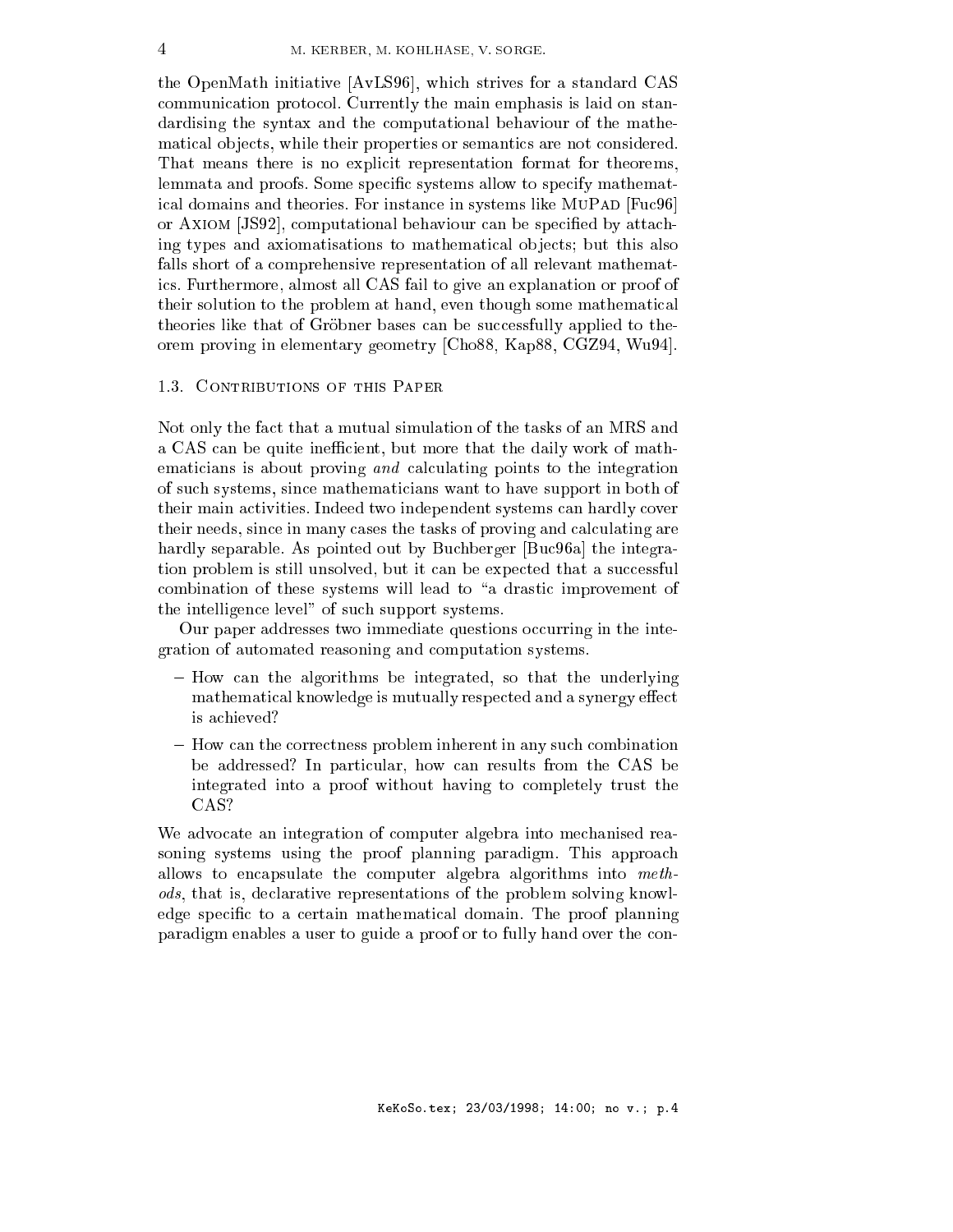trol to a planner, which in turn can use computer algebra systems, if the specications for the corresponding algorithms are met. The use of hierarchic *proof plans* at the method-level gives a suitable granularity of integration, since it allows to directly use existing (human) control knowledge about the interplay of computation and reasoning.

A proper integration into the proof planning approach answers the question about the correctness automatically, since the corresponding questions are solved for proof planning. In this area a proof plan can either be rejected (the tactics are not executable, hence the plan cannot be used to build a proof) or executed. The later results either in a further planning phase to fill in possible gaps or in an accepted machinecheckable proof. Hence a proper integration requires that the computer algebra system produces high-level protocol information that can be processed by an interface to derive proof plans which themselves can be seamlessly integrated into the overall proof plan generated in the problem solving attempt. Since this can be expanded into an explicit, checkable proof in order to obtain a correctness guarantee for the combined solution, we have also given a principled answer to the correctness problem.

The feasibility of the approach advocated in the sequel has been veried by integrating a simple CAS into the mega proof planning system. Therefore, we organise the paper around this experiment and describe the relevant features with a system perspective. Our approach requires a mode of the CAS that generates information from which it is possible to generate a proof plan. For that reason the integration of a standard CAS makes major adaptations unavoidable (in particular it is necessary to change the source code of these systems). Our approach is not committed to the particular systems involved, in particular, the work reported here should be understood rather as a proof of principle than as the development of a state-of-the-art integrated system.

Moreover, we will make the details of the approach more concrete by explaining them by means of an example that cannot easily be solved by either a mechanised reasoning system or a computer algebra system alone, but that needs the combined efforts of systems of each kind.

#### 2. Related Work

We give a short description of some of the experiments to combine MRS and CAS and roughly categorise them into three classes with respect to the treatment of proofs that is adopted, that is, with respect to the correctness issue. In doing so we only describe in detail the approaches of integrating CAS into MRS, that is, essentially the MRS is the master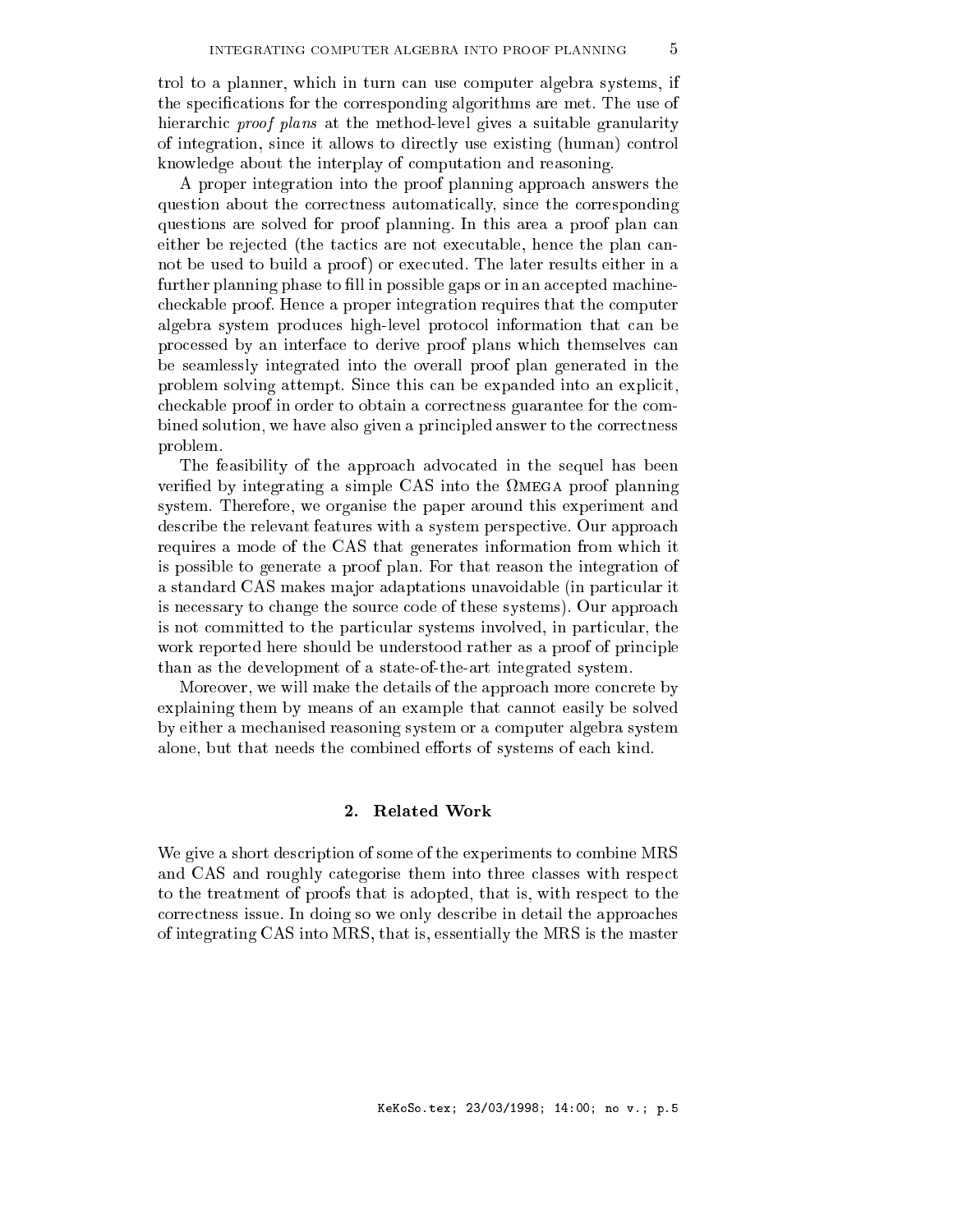and the CAS the slave, since our approach is also of this kind. With the same right, one can of course follow the converse direction, namely to approach the integration from the point of the CAS and indeed such approaches are also successfully undertaken (see e.g. [CZ92, Buc96]).

The question about the granularity of integration is treated uniformly by all these experiments. The application of the CAS is treated as another (derived) rule of inference at the level of the (tactic) calculus, so the granularity of integration depends on the granularity of the calculus or the tactics involved.

In the first category of attempts (see e.g.  $[HT93b, BHC95])$  one essentially trusts that the CAS properly work, hence their results are directly incorporated into the proof. All these experiments are at least partly motivated by achieving a broader applicability range of formal methods and this objective is definitively achieved, since the range of mathematical theorems that can be formally proved by the system combinations is much greater than that provable by MRS alone. However, CAS are very complex programs and therefore only trustworthy to a limited extent, so that the correctness of proofs in such a hybrid system can be questioned. This is not only a minor technical problem, but will remain unsolved for the foreseeable future since the complexity (not only the code complexity, but also the mathematical complexity) of a CAS does not permit a verification of the program itself with currently available program verification methods. Conceptually, the main contribution of such an integration is the solution of the software-engineering problem how to pass the control between the programs and translating results forth and back. While this is an important subproblem, it does not seem to cover the full complexity of the interaction of reasoning and computation found in mathematical theorem proving. In an alternative approach that formally respects correctness, but essentially trusts CAS, an additional assumption standing for the CAS is introduced, so that essentially formulae are derived that are proved modulo the correctness of the computer algebra system at hand (see e.g. [HT93b]).

The second category (for which [HT93a] is paradigmatic) is more conscious about the rôle of proofs, and only uses the CAS as an oracle, receiving a result, whose correctness can then be checked deductively. While this certainly solves the correctness problem, this approach only has a limited coverage, since even checking the correctness of a calculation may be out of scope of most MRS, when they don't have additional information. Indeed from the point of applicability, the results of the CAS help only in cases, where the verication of a result is simpler than its discovery, such as prime factorisations, solving equations, or symbolic integration. For other calculations, such as symbolic addition or multiplication of polynomials and differentiation, the verification is just as complex as the calculation itself, so that employing the CAS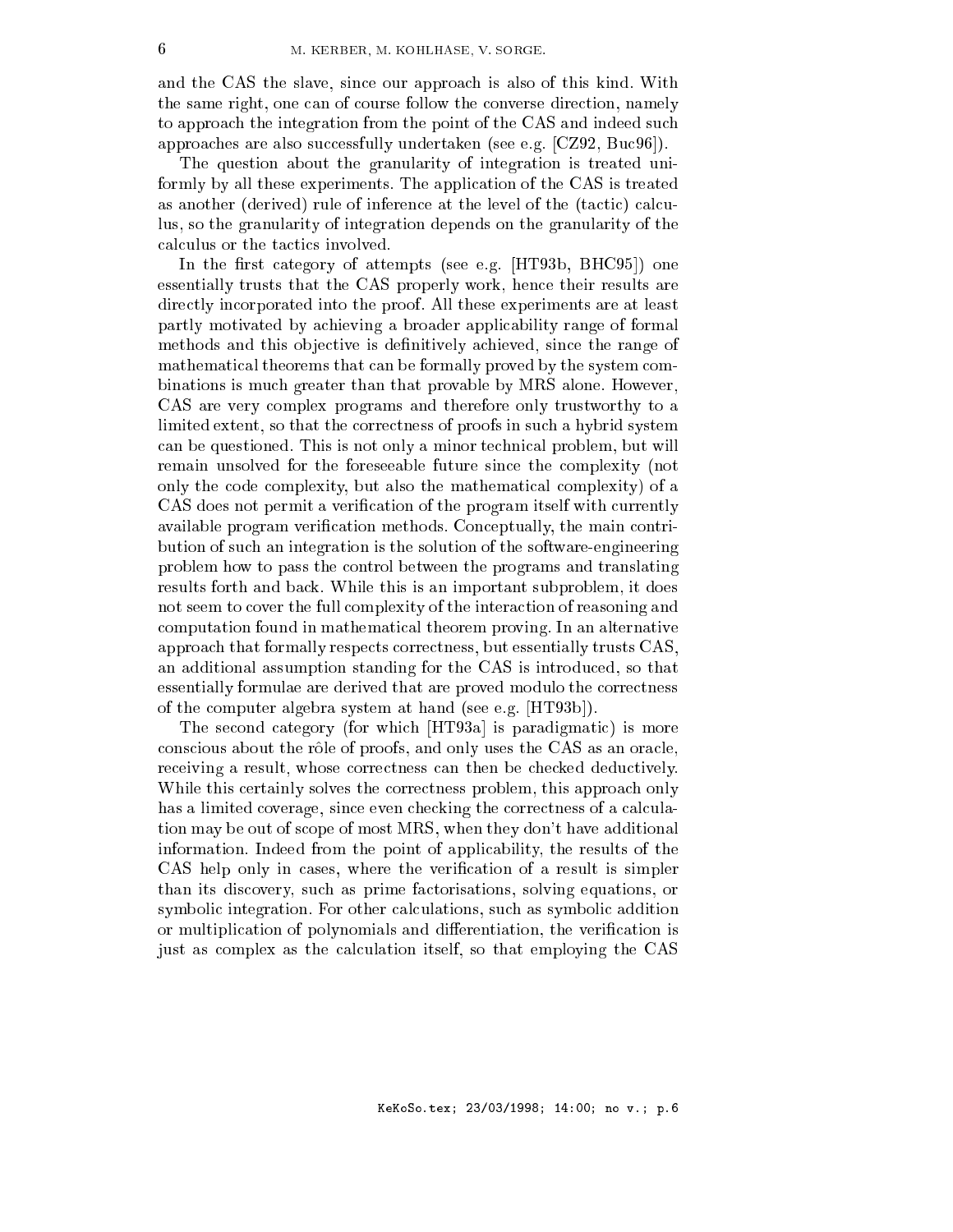does not speed up the proof construction process. Typically in longer calculations, both types of sub-calculations are contained.

A third approach of integrating computer algebra systems into a particular kind of mechanised reasoning system, consists in the metatheoretic extension of the reasoning system as proposed for instance in  $[BM81, How88]$  and been realised in NUPRL  $[Con86]$ . In this approach a constructive mechanised reasoning system is basically used as its own meta-system, the constructive features are exploited to synthesise a correct computer algebra system and due to bridge rules between ground and meta-system it is possible to integrate the so-built CAS that it can be directly used as a component. The theoretical properties of the meta-theoretic extension guarantee that if the original system was correct then the extended system is correct too. This method is the most appealing one from the viewpoint of correctness, although the assumption that the original (also rather complex) system must be correct can hardly be expected to be self-evident for any non-trivial system. A disadvantage compared to the other two approaches is that it is not possible to employ an existing CAS, but that it is necessary to (re)implement one in the strictly formal system given by the basic MRS. Of course this is sub ject to the limitations posed by the (mathematical and software engineering) complexities mentioned above.

The main problem of integrating CAS into MRS without violating correctness requirements is that CAS are generally highly optimised towards maximal speed of computation but not towards generating explanations of the computations involved. In most cases, this is dealt with by meta-theoretic considerations why the algorithms are adequate. This lack of explanation makes it not only impossible for the average user to understand or convince himself of the correctness of the computation, but leaves any MRS essentially without any information why two terms should be equal. This is problematic, since computational errors have been reported even for well-tested and well-established CAS. From the reported categories of approaches only the last one seriously addresses this problem.

#### 3. mega as an Open System for Integrating Computation

 mega is a proof development system, based on the proof planning paradigm. In this section we describe its architecture and components and show how this supports the integration of computer algebra systems. Since the goal of this paper is not to present a system description of mega, but to document the integration of computer algebra into it, we try to be as concise as possible and introduce the relevant parts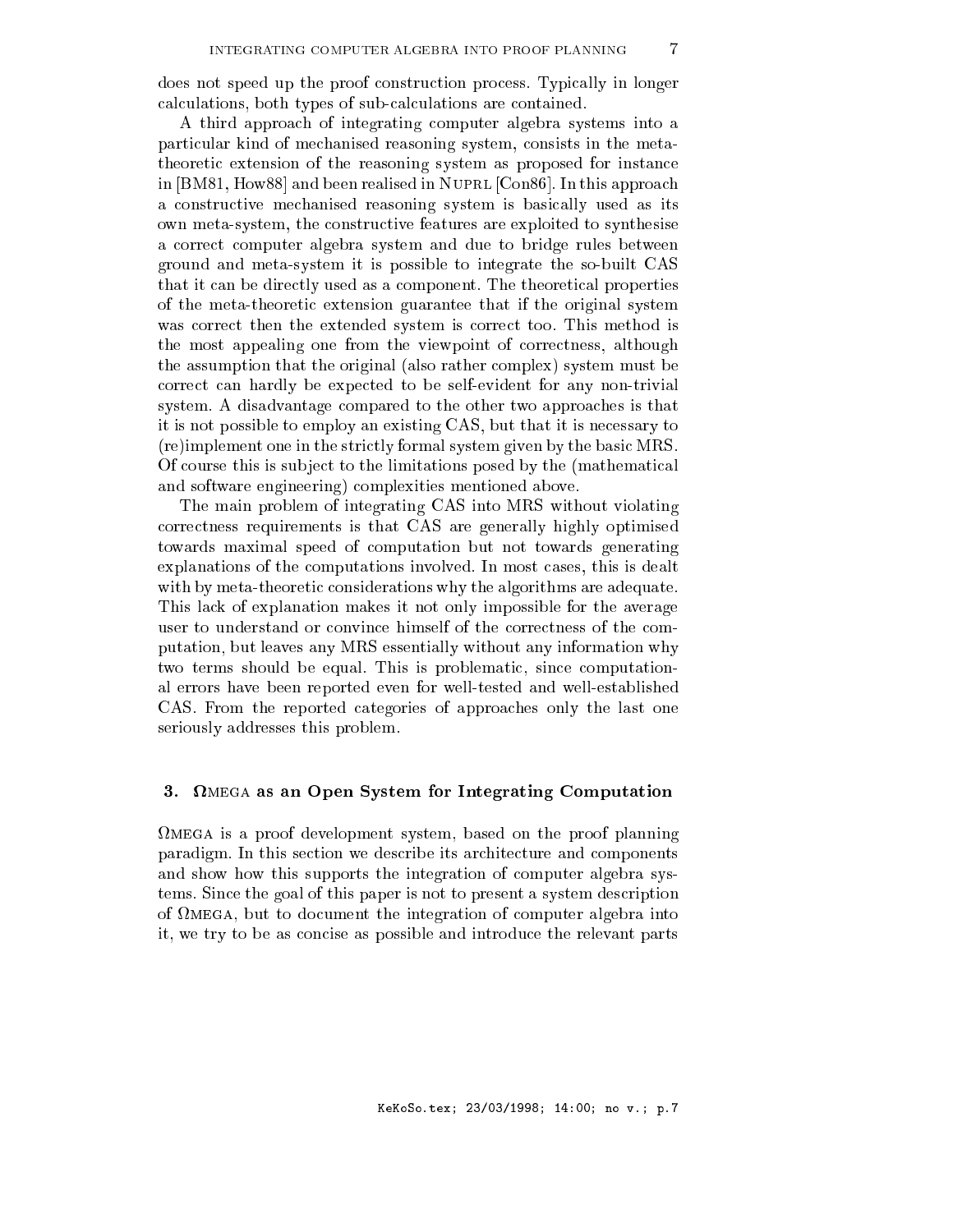only, the general architecture, the proof planner, and the integration possibilities for external reasoners.

The entire process of theorem proving in mega can be viewed as an interleaving process of proof planning, execution and verication centred around a hierarchical proof plan data structure.

Several integrated tools support the user in interacting with the system. Some of them are also available to the proof planner.

#### Theory Database

Since methods and control knowledge used in proof planning are most- $\alpha$  , and means the mathematical measurement is considered in a mathematical mathematical mathematical mathematical  $\alpha$ hierarchy of theories. Theories represent signature extensions, axioms, definitions, and methods that make up typical established mathematical domains. Each theorem has its home theory and therefore has access to the theory's signature extensions, axioms, definitions, and lemmata without explicitly introducing them. A simple inheritance mechanism allows to incrementally build larger theories from smaller parts.

We give an overview of the part of  $\Omega$ MEGA's theory database that is necessary for solving our extended example in Figure 1.

#### Proof Explanation

Proof presentation is one important feature of a mathematical assistant that has been neglected by traditional deduction systems. mega employs an extension of the PROVERB system [HF96] developed by our group that allows for presenting proofs and proof plans in natural language. In order to produce coherent texts that resemble those found in mathematical textbooks, PROVERB employs state-of-the-art techniques of natural language processing.

Due to the possibly hierarchical nature of mega proofs, these can be verbalised at more than one level of abstraction, which can be selected by the user. ed by the user. The user of the user of the user of the user of the user of the user of the user. The user of the user of the user of the user of the user of the user of the user of the user of the user of the user of the

To summarise our view of proofs, for every theorem an explicit proof has to be constructed so that on the one hand it can be checked by a proof checker, on the other hand the system provides support to represent this proof in a high-level form that is easily readable by humans [HF96]. Neither the process of generating proofs nor that of checking them is fully replaced by the machine but only supported. If a human mathematician wants to see a proof, he/she can do so at an appropriate level of abstraction.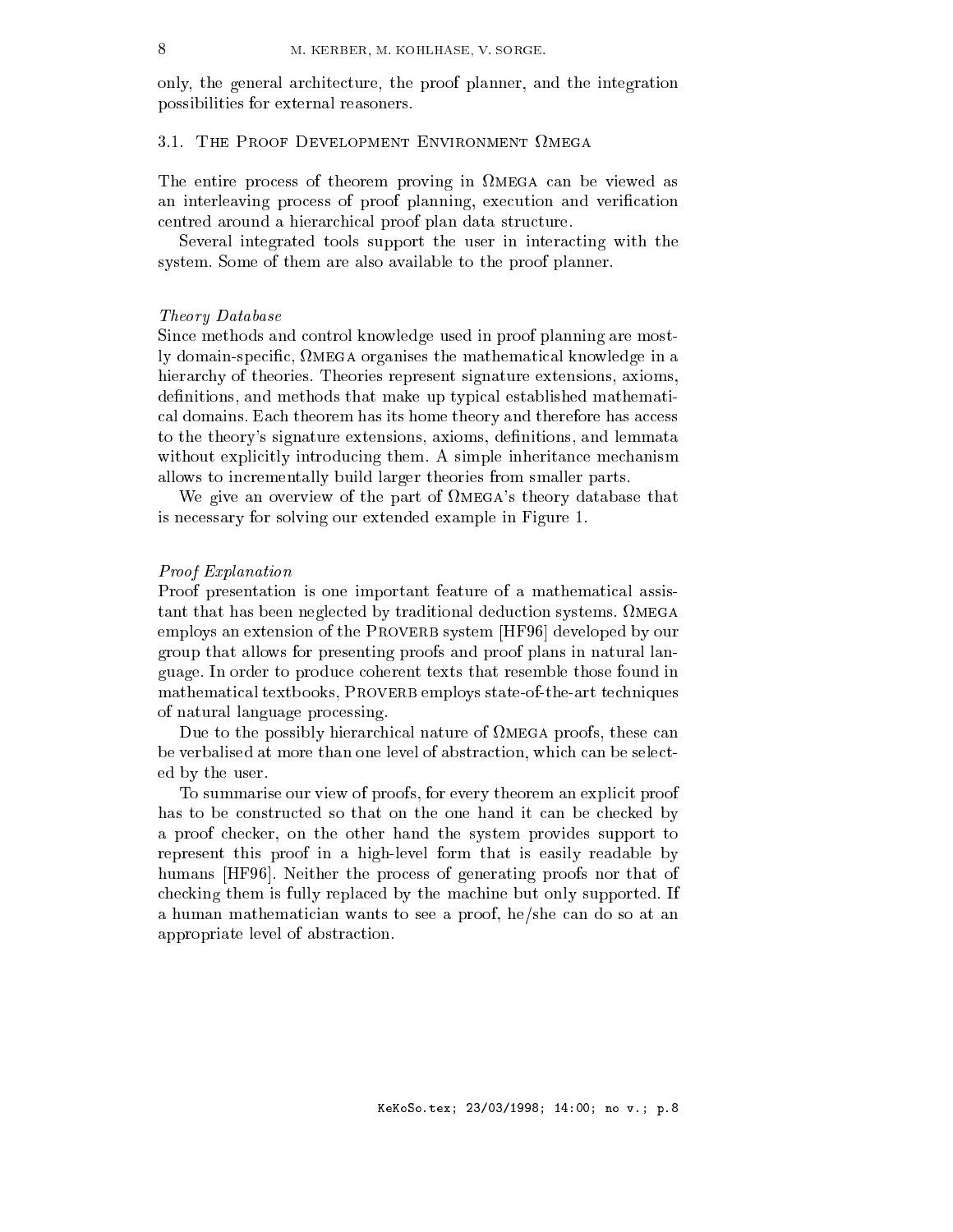#### 3.2. Proof Planning

The central data structure for the overall process is the Proof plan Data Structure ( $PDS$ ). This is a hierarchical data structure that represents a (partial) proof at different levels of abstraction (called *proof plans*). It is represented as a directed acyclic graph, where the nodes are justied by (LCF-style) tactic applications. Conceptually, each such justication represents a proof plan (the expansion of the justication) at a lower level of abstraction that is computed when the tactic is executed<sup>1</sup>. In mega, we explicitly keep the original proof plan in an expansion hierarchy. Thus the  $PDS$  makes the hierarchical structure of proof plans explicit and retains it for further applications such as proof explanation or analogical transfer of plans.

Once a proof plan is completed, its justifications can successively be expanded to verify the well-formedness of the corresponding PDS. This verification phase is necessary, since the correctness of the different components (in particular, that of external ones like automated theorem provers or computer algebra systems) cannot be guaranteed. When the expansion process is carried out down to the underlying ND-calculus (natural deduction), the soundness of the overall system relies solely on the correctness of the verifier and of ND. This also provides a basis for the controlled integration of external reasoning components if each reasoner's results can (on demand) be transformed into a sub- $PDS$ . The level to which the proofs have to be expanded depends on the sophistication of the proof checker. As pointed out by Barendregt [Bar96], a more complex proof-checker that accepts proofs in a more expressive formalism may drastically reduce the length of the communicated proofs. If the high-level justifications are not expanded but accepted as they are, our approach reduces to one in which the computer algebra system is fully trusted. In short, the hierarchical nature of the  $PDS$  supports the full spectrum of user preferences, from total trust in the CAS, over partial trust in certain levels to full expansion of the proofs in a detailed calculus level description that is machine checkable.

A PDS can be constructed by automated or mixed-initiative planning, or pure user interaction that can make use of the integrated tools. In particular, new pieces of  $PDS$  can be added by directly calling tactics, by inserting facts from a database, or by calling some external reasoner (cf. Section 3.3) such as an automated theorem prover or a computer algebra system. Automated proof planning is only adequate for

 $\overline{\phantom{a}}$ This proof plan can be recursively expanded, until we have reached a proof plan that is in fact a fully explicit proof, since all nodes are justied by the inference rules of a higher-order variant of Gentzen's calculus of natural deduction (ND).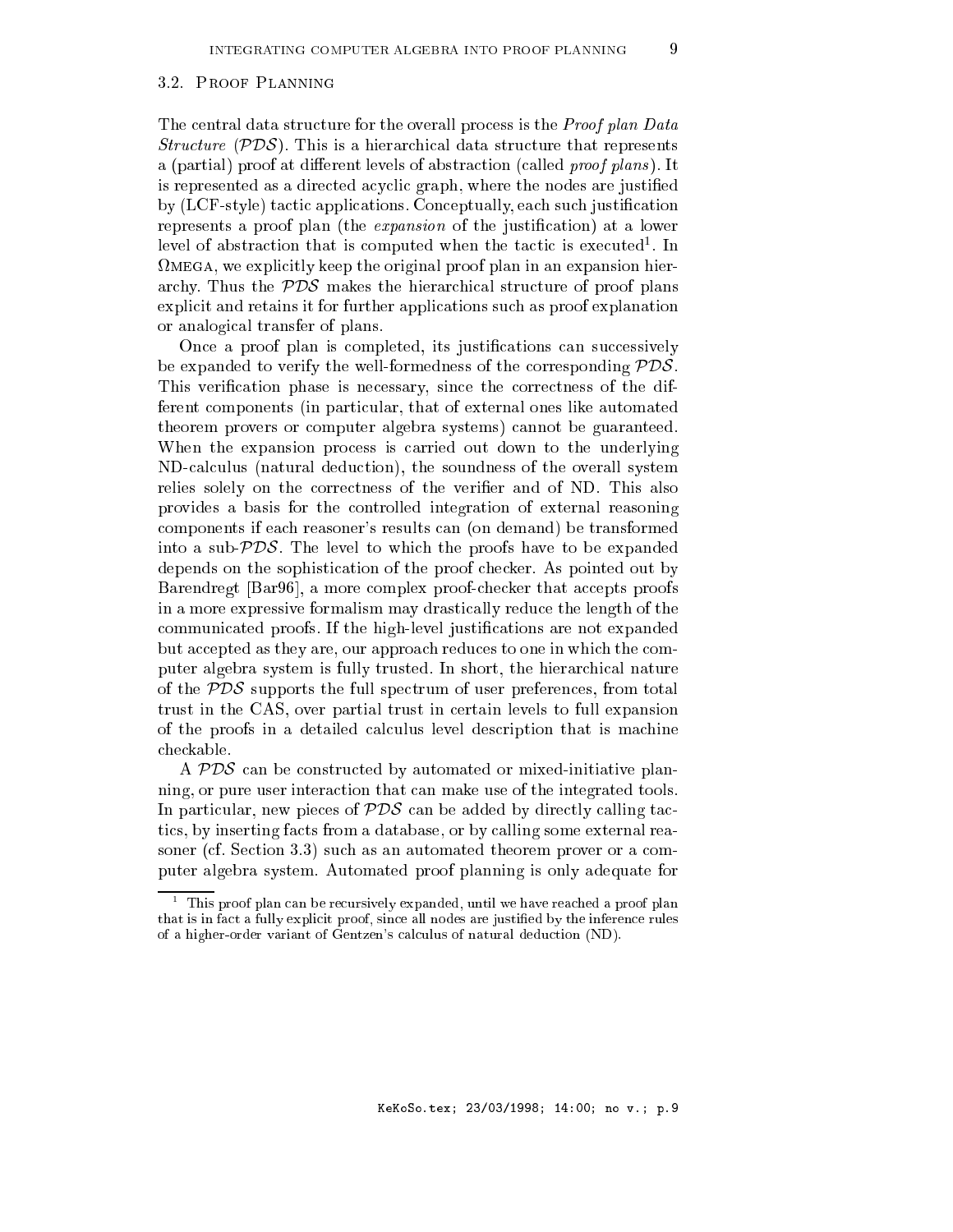problem classes for which methods and control knowledge have already been established.

The goal of proof planning is to fill gaps in a given  $PDS$  by forward and backward reasoning [HKKR94] (proof plans were first introduced by Bundy, see [Bun88, BSvH<sup>+</sup>93]). Thus from an abstract point of view the planning process is the process of exploring the search space of planning states that is generated by the plan operators in order to find a complete plan from a given *initial state* to a *terminal state*.

 $\Omega$ MEGA's proof planner is an extension of the well-known STRIPS algorithm that can be evoked to construct a proof plan for a node  $\mathbf{f}$  (the goal nodes (the initial state) from a set initial state  $\mathbf{f}$ using a set Ops of proof planning operators, here called methods. A method is a (partial) specification of a tactic in a meta-level language. In mega planning is combined with hierarchical expansion of methods and precondition abstraction. The plans found by this procedure are directly incorporated into the  $PDS$  as a separate level of abstraction.

In this model, the actual reasoning competence of the planner and the user builds upon the availability of appropriate methods together with meta-level control knowledge that guides the planning. At the moment, mega provides user-dened method ratings as a means of control and can use analogy as a control strategy of the planner. Two examples of methods are displayed in the section on the extended example, Section 3.4.

## 3.3. Integration of Computer Algebra Systems as **EXTERNAL REASONERS**

According to the dierent modes of mega there are dierent levels on which an external reasoning system, RSys, can be integrated:

- Interactive calls, RSYs is represented as a command call-RSys that invokes the reasoner on a particular subproblem and returns the result,
- **Proof planning**, RSYs is represented as a method whose specification contains knowledge about the problem solving behaviour and option settings for RSys.
- $-$  **Justifications**, RSYs can serve as a justification of a declaratively given subgoal that is left to be proved by RSys.

In any case, the proof found by RSys must eventually be transformed into a PDS, since this is the proof-theoretic basis of mega. For automated theorem provers like OTTER  $[McC94]$ , we described the integration in [HKK<sup>+</sup>94] and the necessary proof transformation to  $PDS$ in [HF96], so we will not pursue this matter here. The integration of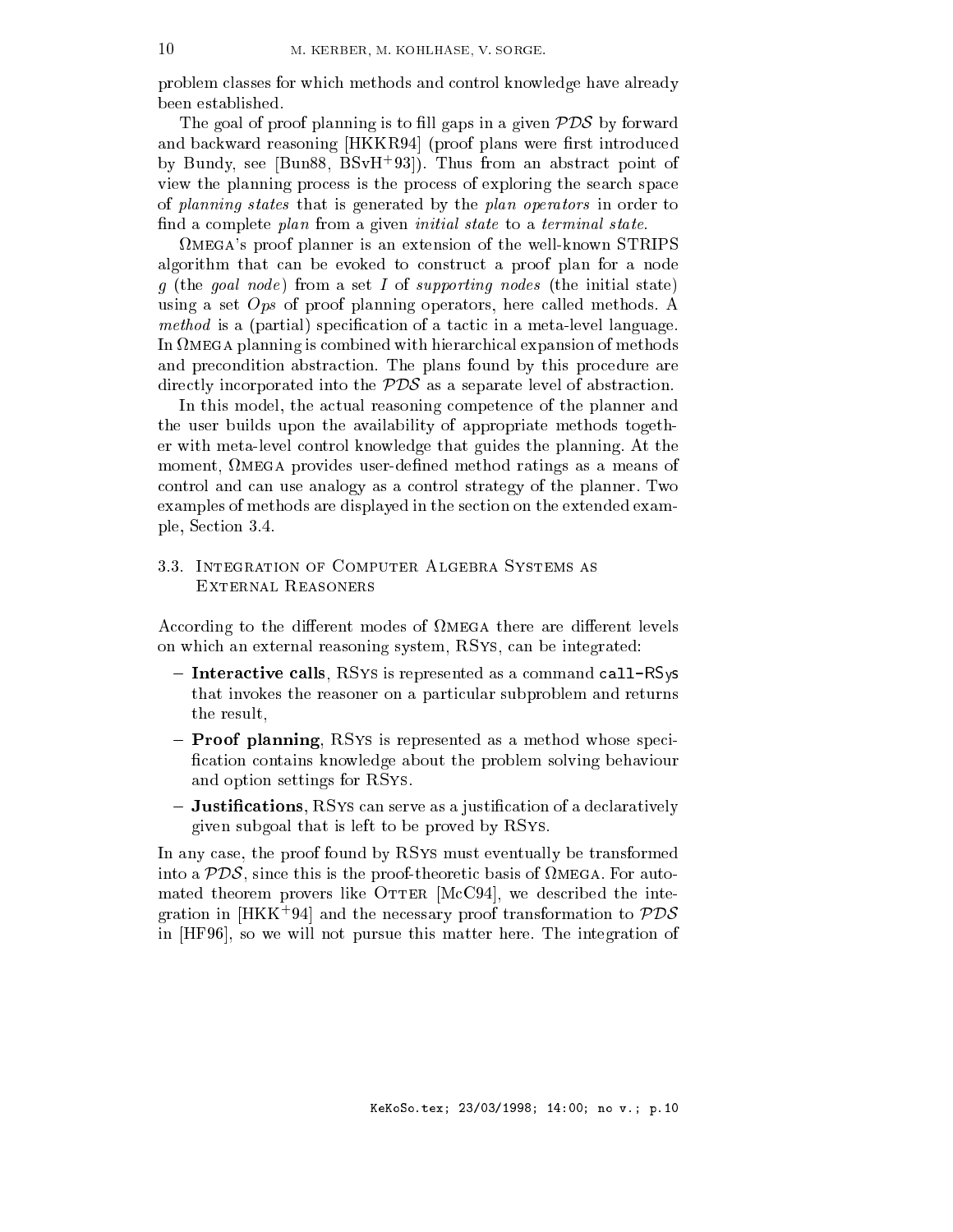CAS follows the same paradigm and is the main topic of this paper, so we will develop the paradigm for the case of external computations mega. We will see the three examples for the three distributions for the three distribution mega into a CAS into  $\mathbf{r}$  into a CAS into a CAS into a CAS in the next section, so in the next section, so in we will not go into that here. This leaves us with the question of the transformation of the CAS results into PDS.

If we take the idea of generating explicit  $PDS$  seriously also for computations we can neither just take existing systems nor follow the approach of meta-theoretic extensions, since mega is a classical proof system and does not use constructive logic. On the other hand we cannot forgo using them even in cases, where the verification of a calculation is much easier than the calculation itself (e.g., integration of functions); the computation needed for verifying alone is in many cases still much too complicated to be automatically checked without any guidance. For instance even the proof for the binomial formula  $(x+y)^2 = x^2 + 2xy + y^2$  (a trivial problem for any computer algebra system) needs more then 70 single steps in the natural deduction calculus<sup>2</sup>. Thus using theorem provers or rewriting systems to find such proofs can produce unnecessarily large search spaces and thus absorb valuable resources. On the other hand such proofs show a remarkable resemblance to algebraic calculations themselves and suggest the use of the CAS not only to instantly compute the result of the given problem, but also to guide a proof in the way of exploiting the implicit knowledge of the algorithms. We propose to do this extraction of information not by trying to reconstruct the computation in the MRS after the result is generated  $-$  as we have seen, even in case of a trivial example for a CAS this may turn out to be a very hard task for an  $MRS - but rather$ to extend the CAS algorithm itself so that it produces some logically usable output alongside the actual computation. Surely in most cases a user would not like to see proofs at a level where the binomial formula is explained (although a novice might want to). This means that a hierarchical approach to proof generation is appropriate, in which the abstraction level of the proof presentation can be chosen by the user.

Our approach is to use the mathematical knowledge implicit in the CAS to extract proof plans that correspond to the mathematical computation in the CAS. So essentially the output of a CAS should be transferable into a sequence of tactics, which presents a high-level description for the proof of correctness of the computation the CAS has performed. Note that this does not prove general correctness of the algorithms involved, instead it only gives a proof for a particular instance of computation. The high-level description can then be used to

<sup>2</sup> Proofs of this length are among the hardest ever found by totally automatic theorem provers without domain-specic knowledge.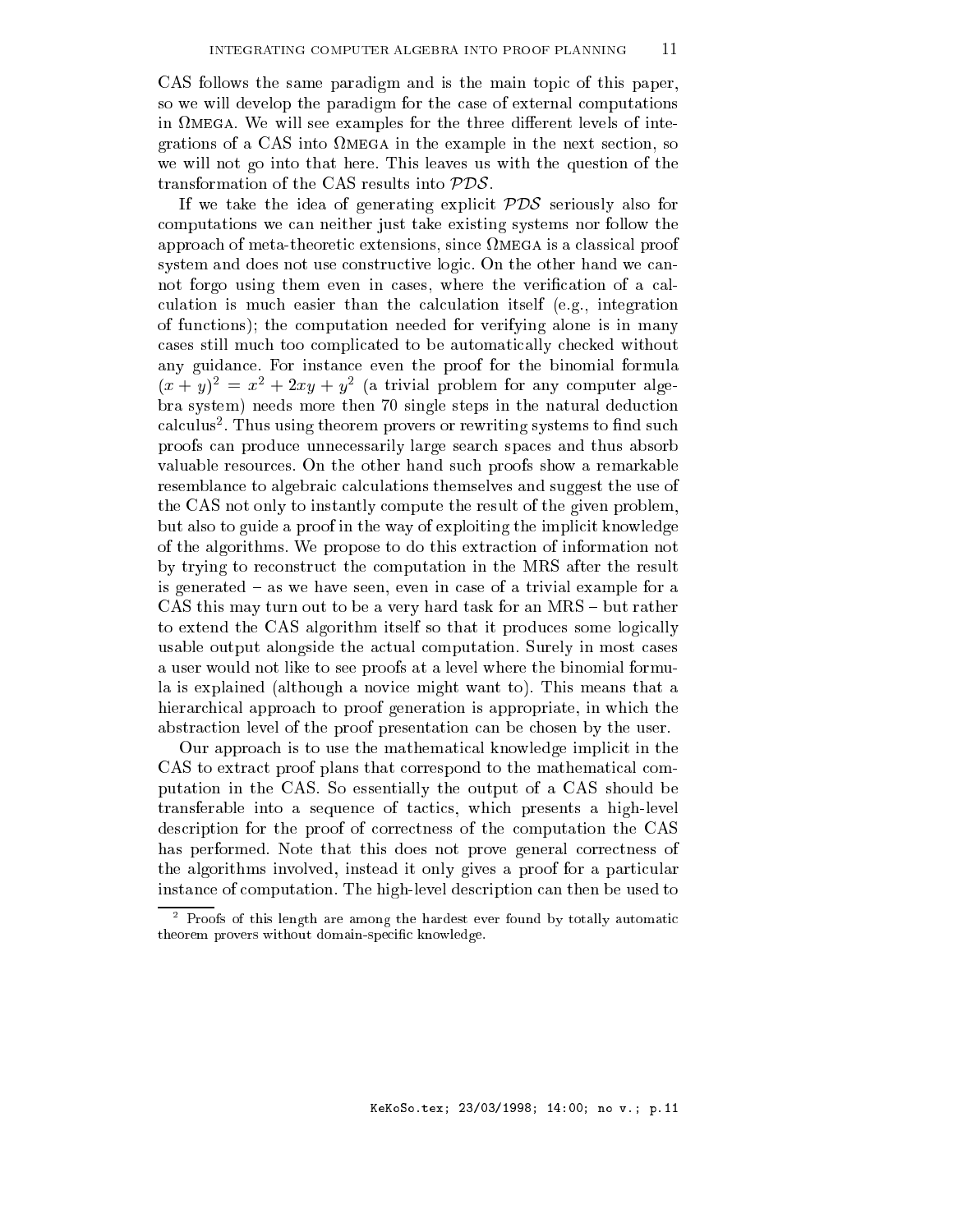produce a readable explanation or further expanded to a level that can be automatically checked by proof checkers. The level of abstraction on which the checking can take place, depends on the level of sophistication of the proof checker. For a naive proof checker, the proof must be expanded to an explicit calculus level. The decision to extract proof plans rather than concrete proofs from the CAS is essential to the goal of being verbose without transmitting too much detail.

For our purpose, we need different modes, in which we can use the CAS. Normally, during a proof search, we are only interested in the result of a computation, since the assumption that the computation is correct is normally justied for established CAS. When we want to understand the computation  ${\bf -}$  in particular, in a successful proof  ${\bf -}$  we need a mode of the CAS that gives enough information to generate a high-level description of the computation in terms of the mathematics involved. This is is described in the next section in detail. Before doing so we describe how the integrated system automatically solves an extended example from an economics examination.

#### 3.4. EXTENDED EXAMPLE

The concrete task at hand is to minimise the costs for running a machine while producing a certain product.

Problem: The output of a machine can range over a certain interval, the interval  $I = [1, 7]$ . The cost of the product prod is determined by the costs of water and electricity for producing prod, which are given by the functions

• 
$$
r_1 = (0.5d^2 + 3) \frac{m^3}{prod}
$$
 •  $r_2 = (4d^2 - 24d + 6) \frac{kWh}{prod}$ 

and the prices for water and electricity

• 
$$
p_1 = 2 \frac{DM}{m^3}
$$
 •  $p_2 = 0.5 \frac{DM}{kWh}$ 

Determine the output <sup>d</sup> in <sup>I</sup> of the machine such that the total costs are minimal.

This example serves our purposes for several reasons. Firstly, it allows us to show the interaction of proof planning with symbolic computation and the extraction of proof plans from calculations. Secondly, the mathematics involved is simple enough to be fully explained (only simple polynomial manipulations are necessary). Thirdly, it is not an example we created, but the problem is a slightly varied version of a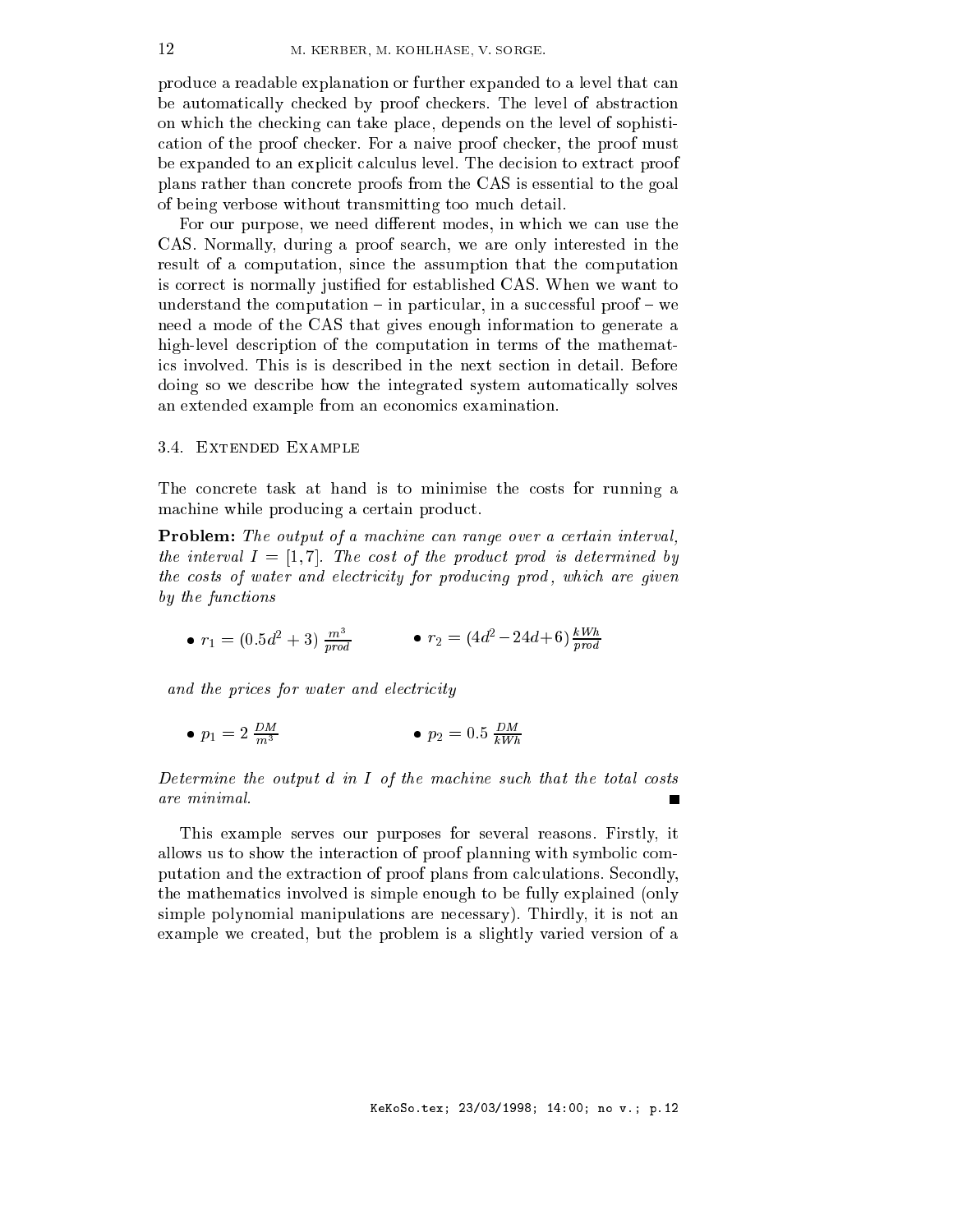minimisation problem from a masters examination in economics at the Universität des Saarlandes, Saarbrücken [WiW89].

In order to solve problems like this, we have integrated a simple CAS into  $\Omega$ MEGA, called  $\mu$ -CAS<sup>3</sup>.

The  $\mu$ -Cas-system is very simple and can at the moment only perform basic polynomial manipulations and differentiation, but it suffices for automatically solving the example at hand. Clearly, for a practical system for mathematical reasoning, a much more developed system like Maple [CGG<sup>+</sup> 92], Reduce [Hea95], Axiom [JS92], or Mathematica [Wol96] has to be integrated. The technicalities of the integration will be described in Section 4.

For the formalisation of the example, we use the theory mechanism of mega to create a theory economy (see Figure 1) that contains the domain-specic knowledge (both the factual and the method knowledge) needed for the problem solution. Obviously, we need a background theory of costs in economics (that handles both numerical parts and denomination of cost functions) and one of minimisation of real functions, therefore, our theory inherits material from the theories costs and calculus. The calculus theory is provided by  $\Omega_{\rm MEGA}$ and contains relevant parts of the knowledge of an elementary calculus textbook: For instance, the real numbers are introduced as a complete, dense archimedian *field* (based on elementary algebraic notions such as groups and rings defined in the respective theories). The set of real numbers (showing the existence of such a complete, dense archimedian field) are constructed as the quotient field of the ring of sequences of rational numbers over the ideal of null-sequences. The rational numbers in turn are constructed as signed fractions of natural numbers that are defined from the Peano axioms in theory natural. All of these mathematical theories are based on the theories function, set, and relation, that specify naive (simply typed) set theory and the properties of functions and relations on such sets. Finally, the whole hierarchy builds on the theory base, which declares the underlying logic by providing the logical connectives and quantiers and the basic ND inference rules.

The theory economy provides a type  $v$  of units that covers the different units of denominations – in our example  $m^3$  (for volume), kWh (for work), prod (for product) and DM (for the price). We then formalise prices as triples consisting of one real number and two units and cost functions as a real function together with two units (read as input/output units). Note, that just as in the real world, addition  $(\oplus)$ 

 $\overline{\phantom{a}}$ The -Cas system is part of the standard distribution of mega which can be obtained from http://www.ags.uni-sb.de/software/deduktion/omega. The example is accessible as WiWi-Exam in the theory economy.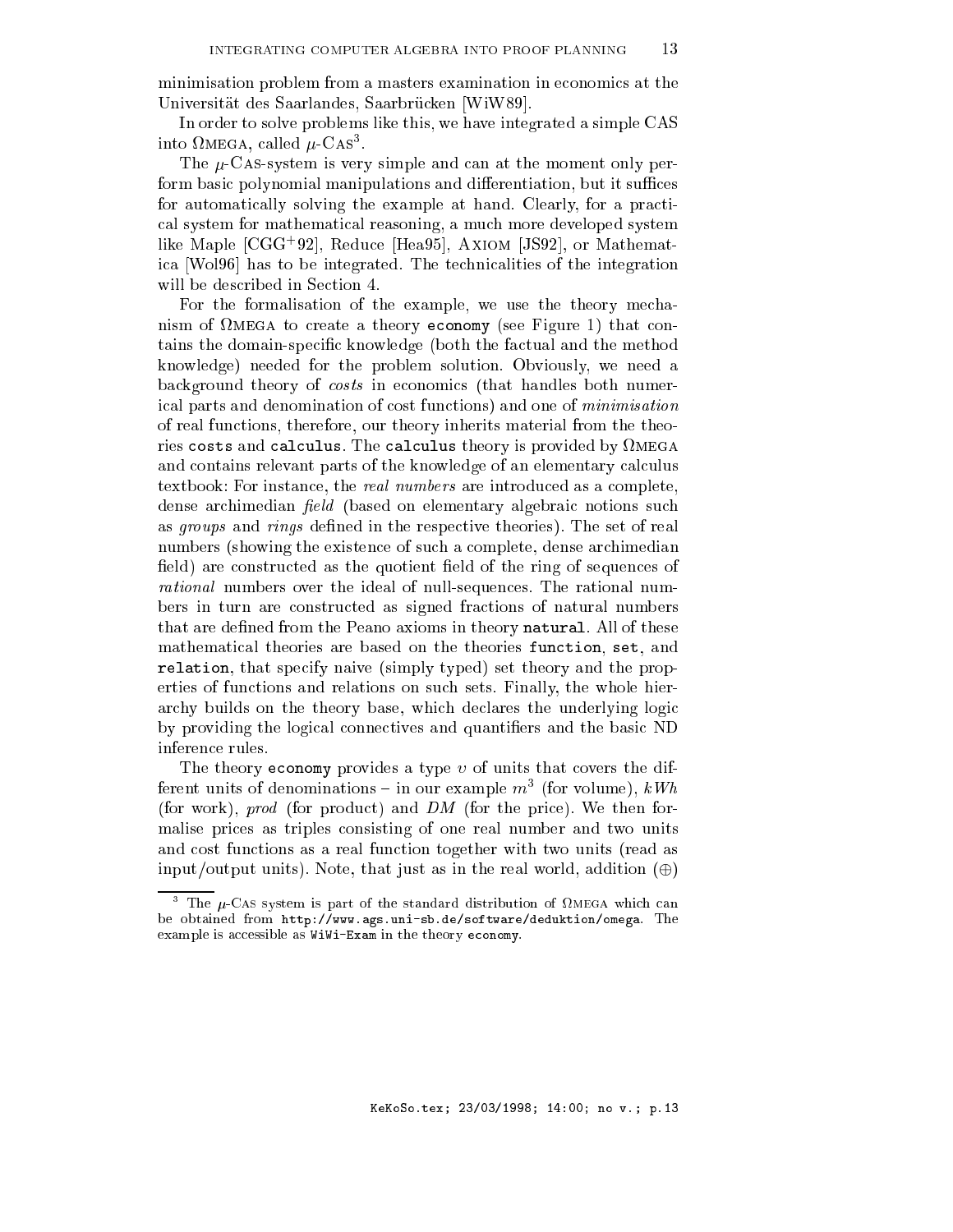

Figure 1. Theory hierarchy in  $\Omega$ MEGA's knowledge base

multiplication ( ) and comparison of costs and cost functions is dened as that of their real parts with respect to the denominations. For these calculations we have the axioms CF1 and CF2. If two denominations differ, we can relate them by their prices, for this purpose we use axiom Pr.

$$
\begin{aligned}\n\text{CF1} \qquad & cf(f, u, v) \oplus cf(g, u, v) &= cf(f + g, u, v) \\
\text{CF2} \qquad & cf(f, u, v) \otimes cf(g, v, w) &= cf(f \cdot g, u, w) \\
\text{Pr} \qquad & price(f, u, v) \Rightarrow cf(g, v, w) &= cf(f \cdot g, u, w)\n\end{aligned}
$$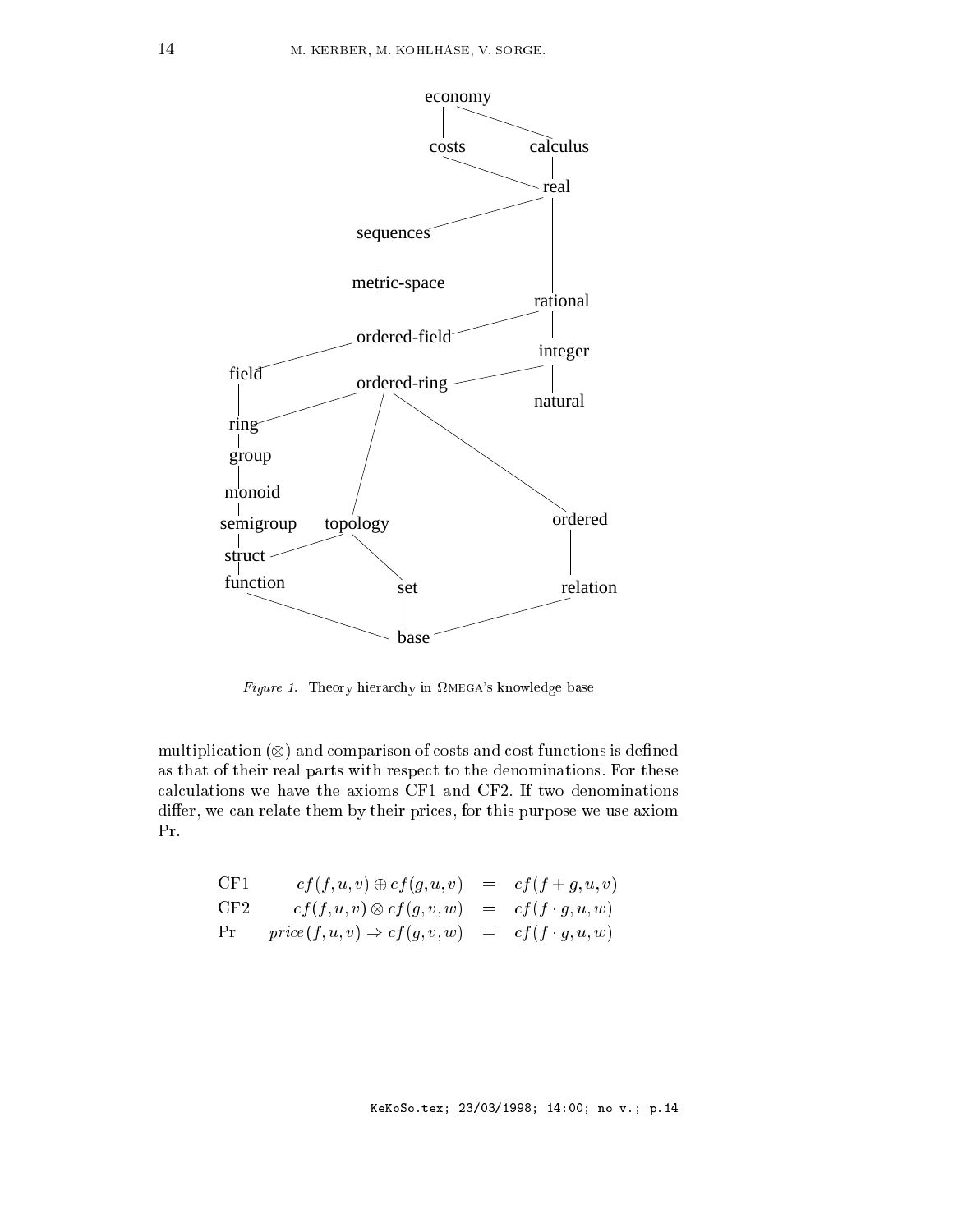Optimisation in economy is formalised by a predicate  $Opt$  on a cost function  $cf(f, DM, prod)$  and an interval I that is true, whenever f has a total minimum<sup>4</sup> on  $I$ .

O 
$$
Opt(cf(f, DM, prod), I) \Leftrightarrow \exists x \text{TotMin}(x, f, I)
$$

Thus we can state the problem as the following formula<sup>5</sup>

THM 
$$
\mathcal{H} \vdash Opt([cf(\lambda d. 0.5d^2 + 3, m^3, prod)\oplus
$$
  
 $cf(\lambda d. 4d^2 - 24d + 6, kWh, prod)], [1, 7])$ 

where  $H$  is a set of hypotheses that are needed for the complete proof, for instance the price axioms

$$
P_{m3} \t\t price (2, DM, m3)
$$
  

$$
P_{kWh} \t\t price (0.5, DM, kWh)
$$

The planner solves the problem by generating a high-level proof plan consisting of methods from its domain specic method base on economics exam questions<sup>6</sup>.

We are going to outline this process by describing its major steps. In particular, we will demonstrate how the proof planner of mega and the  $\mu$ -CAS-system interact, and make explicit, on which entries of a mathematical database this interaction depends. The planner finds the following simple proof plan:

The predicate TotMin and the problem solving knowledge related to it is inherited from the theory calculus.

 $^\circ$  - Actually the formalisation of the problem is not fully correct, since the examiner is not only interested in the proof that there exists such an  $x$ , but he/she wants to know the value of  $x$  as well as a proof that this value fits the requirements. Obviously, such an answer cannot be obtained from the formula here, but only from a proof that is constructive for the variable  $x$ , where we can extract a witness term. This is no problem for a CAS nor for an MRS based on constructive logic, but for a traditional MRS based on classical logic, the proof construction process has to be refined to guarantee constructivity for  $x$ . Note that the arguments, why the witness for <sup>x</sup> meets the requirements can still be classical and non-constructive. For mega this means that the proof planner may only use methods in our proof plan that are constructive to get the wanted answer as presented here and not a non-constructive abstract argument. Finally note that this phenomenon is another argument in favour manipulating explicit proofs. Without this, one may find oneself in the position, that one is convinced (by meta-theoretic arguments) of the existence of a (constructive) proof, but in fact without one from which to extract a term witness to answer the exam question.

 $\,$  - Questions for certain standard exams are a good example for a very restricted mathematical domain, since the proofs and calculations involved are highly standardised. Therefore finding the proof plan in this example is not a big problem for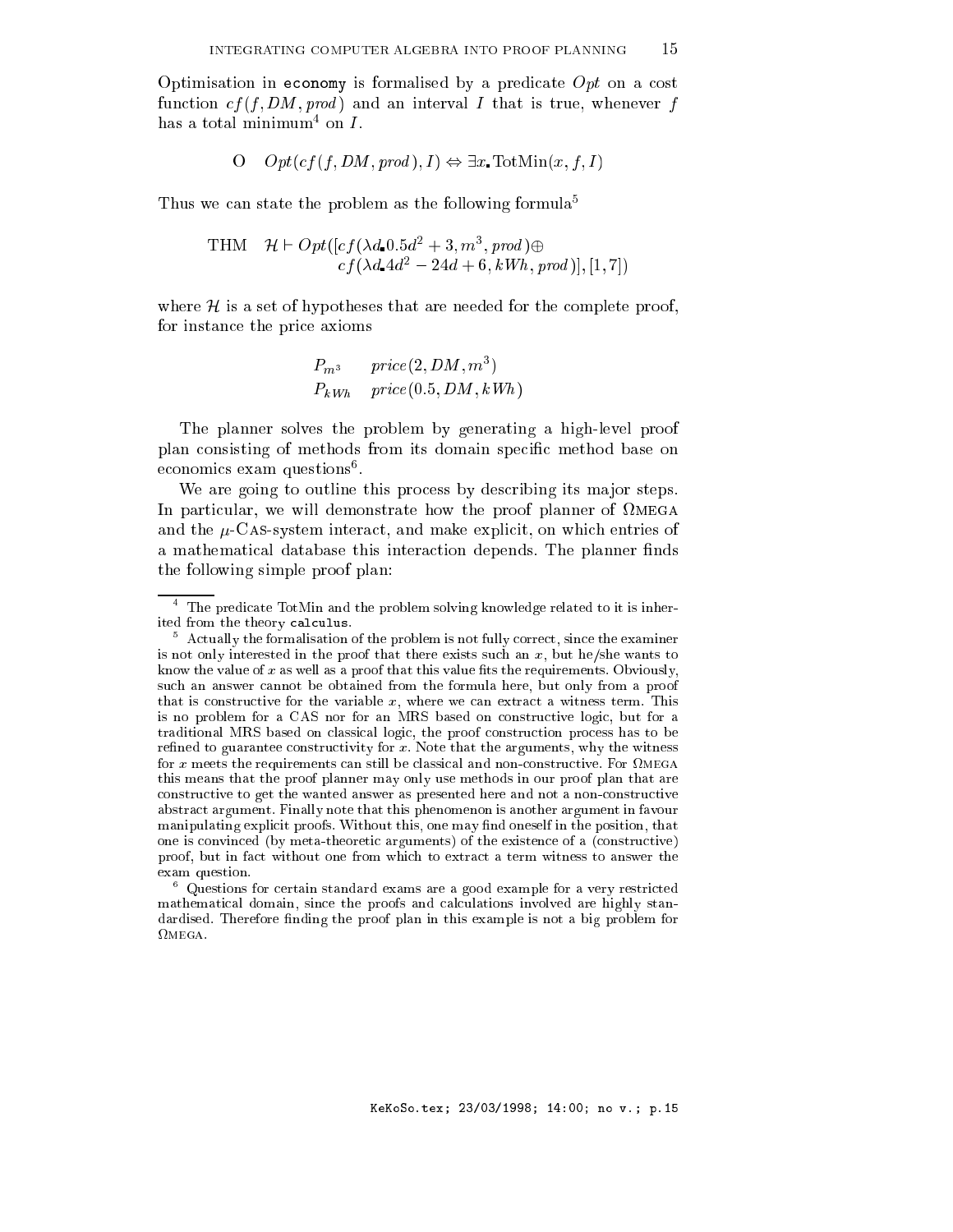- 1 Mult-by-Price
- $\overline{2}$ Mult-by-Price
- 3 Add-by-Denom
- 4 Optimise
- 5 TotMin-Rolle 5

where the first three methods compute the actual cost function by adjusting the denominations and adding. Method 4 uses Axiom O for optimisation. As the example only contains polynomials of degree two, the planner selects a method TotMin-Rolle (cf. Figure 3) for finding total minima that makes implicit use of Rolle's theorem from the calculus theory:

Let <sup>f</sup> be a polynomial of degree two, then <sup>f</sup> has a total minimum at x <sup>2</sup> [a; b], i <sup>f</sup> has a minimum at <sup>x</sup> and <sup>f</sup> (a) <sup>f</sup> (x) <sup>f</sup> (b).

Formally we get the following equivalence:

TotMin  $\text{TotMin}(x, f, [a, b]) \Leftrightarrow x \in [a, b] \wedge \text{Min}(x, f) \wedge$ f (x) <sup>f</sup> (a) ^ <sup>f</sup> (x) <sup>f</sup> (b)

Note that Rolle's theorem is accessible in the current theory and, to ensure correctness, the database has to contain its formal proof.

Now let us take a closer look at some of the methods in order to get a feeling of how this initial proof plan can be expanded. In Figures 2 and 3 we have given slightly simplified presentations of the Mult-by-Price and TotMin-Rolle method<sup>7</sup>.

The declaration slot of the method simply defines the meta-variables used in the body of the method. The premises, conclusions, and the constraint describe the applicability of the method. In the example of Mult-by-Price, for instance, line  $L_4$  has to be present and to be an open subgoal, while  $L_1$  and  $L_3$  are lines that can be used in order to infer  $L_4$ .  $L_1$  has to be given already, whereas  $L_3$  is generated by the application of the method (indicated by the  $\oplus$ ). Since the method is intended to prove  $L_4$ , after the application of the method, this line can be deleted from the current planning state (we indicate this by the  $\ominus$ ). In the constraint slot further applicability criteria are described, which cannot be formulated in terms of proof line schemata. Declarations, premises, constraints, and conclusions form the specification part of the method. In order to be able to mechanically adapt methods the tactic part is further subdivided into the declarative content and the procedural content. (However, this particular feature is not important for the purpose of this paper.) In our examples the procedural content

We have especially adjusted the syntax of the constraint in a way that is more comprehensive for the reader.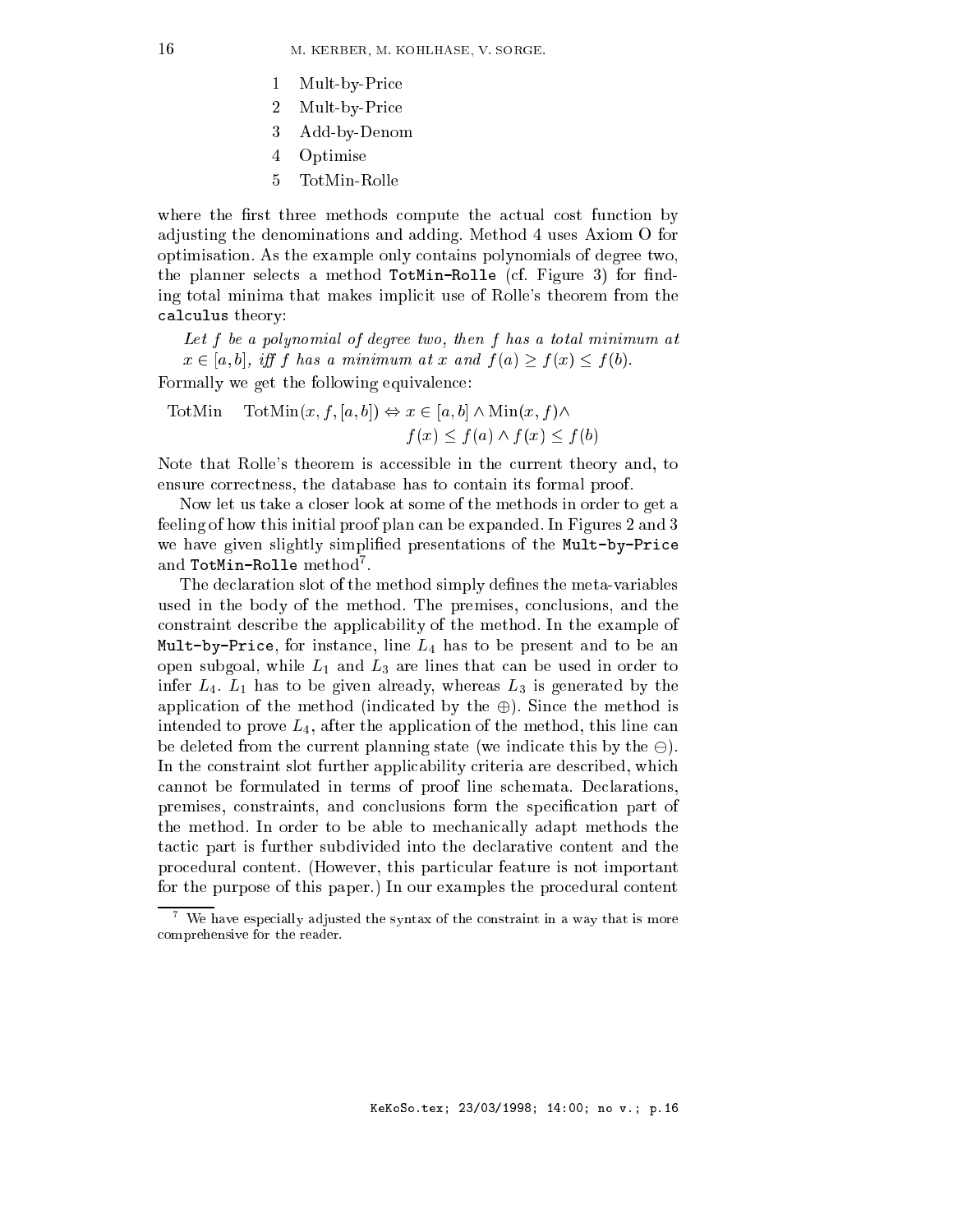| Method: Mult-by-Price              |                                                                                                                                                                                                                                                                                                              |  |  |
|------------------------------------|--------------------------------------------------------------------------------------------------------------------------------------------------------------------------------------------------------------------------------------------------------------------------------------------------------------|--|--|
|                                    | $L_1, L_2, L_3, L_4$ : prln<br><b>Declarations</b> $H_1, H_2, H_3$ : list(prln) $J_1$ : just<br>$f, g, v, w, \phi, \phi', \psi, \psi'$ : variable                                                                                                                                                            |  |  |
| Premises                           | $L_1, \oplus L_3$                                                                                                                                                                                                                                                                                            |  |  |
| Constraint                         | $\psi \leftarrow (2n \text{darg}(\text{termocc}(cf, \phi)) \neq DM \rightarrow \text{termocc}(cf, \phi))$<br>$g \leftarrow$ 1starg $(\psi)$ $v \leftarrow$ 2ndarg $(\psi)$ $w \leftarrow$ 3rdarg $(\psi)$<br>$\psi' \leftarrow cf(q \cdot f, DM, w)$<br>$\phi' \leftarrow \text{replace}(\psi', \psi, \phi)$ |  |  |
| Conclusions $\big \Theta L_4\big $ |                                                                                                                                                                                                                                                                                                              |  |  |
| Declarative<br>Content             | $\vdash price(f, DM, v)$<br>$(L_1)$ $H_2$<br>$(J_1)$<br>$(L_2) H_1, H_2$ $\qquad \vdash cf(g, v, w) = \psi' \quad (\Pr L_1)$<br>$\vdash \phi'$<br>Call-CAS)<br>$(L_3)$ $H_3$<br>$=$ subst $L_3$ $L_2$ )<br>$(L_4) H_1, H_2, H_3 \vdash \phi$                                                                 |  |  |
| Procedural<br>$\bf {Content}$      | $s$ chema $-$ interpreter                                                                                                                                                                                                                                                                                    |  |  |

Figure 2. The Mult-by-Price method from theory cost.

consists of a schema-interpreter, which essentially inserts the declarative content (using the bindings made in the planning phase) at the correct place in the current partial proof tree. In the concrete example the lines  $L_1$  through  $L_4$  are inserted (Note that we adopted a linearised version of ND proofs as introduced in [And80]).

In order to understand to which piece of actual proof these methods evaluate, we have to examine the declarative content and the bindings performed in particular in the constraint. The constraint of the Mult-by-Price-method states a rather simple computation: if there is a cost function in the given open line which has a denomination other than DM, it is multiplied with the appropriate price. The multiplication of the real parts is carried out by the CAS and the corresponding cost function is constructed. As this point is crucial for understanding the working scheme of a method we will view the bindings in the constraint step by step: When applied to the current plan the method is matched with the open goals of the planning state. The first pass of the planner yields that  $L_4$  can be matched with our theorem THM. Thus its formula  $Opt([cf(\lambda d. 0.5d^2+3, m^3, prod) \oplus cf(\lambda d. 4d^2-24d+6, kWh, prod)], [1, 7])$ is bound to the meta-variable  $\phi$ . It is then examined to find an occurrence of a cost function. If such a subterm exists its arguments are bound to  $g, v, w$  and by matching line  $L_1$  we receive the numerical part of price in <sup>f</sup> (if the appropriate price is not provided the application of the method would fail here). Afterwards the new cost function is com-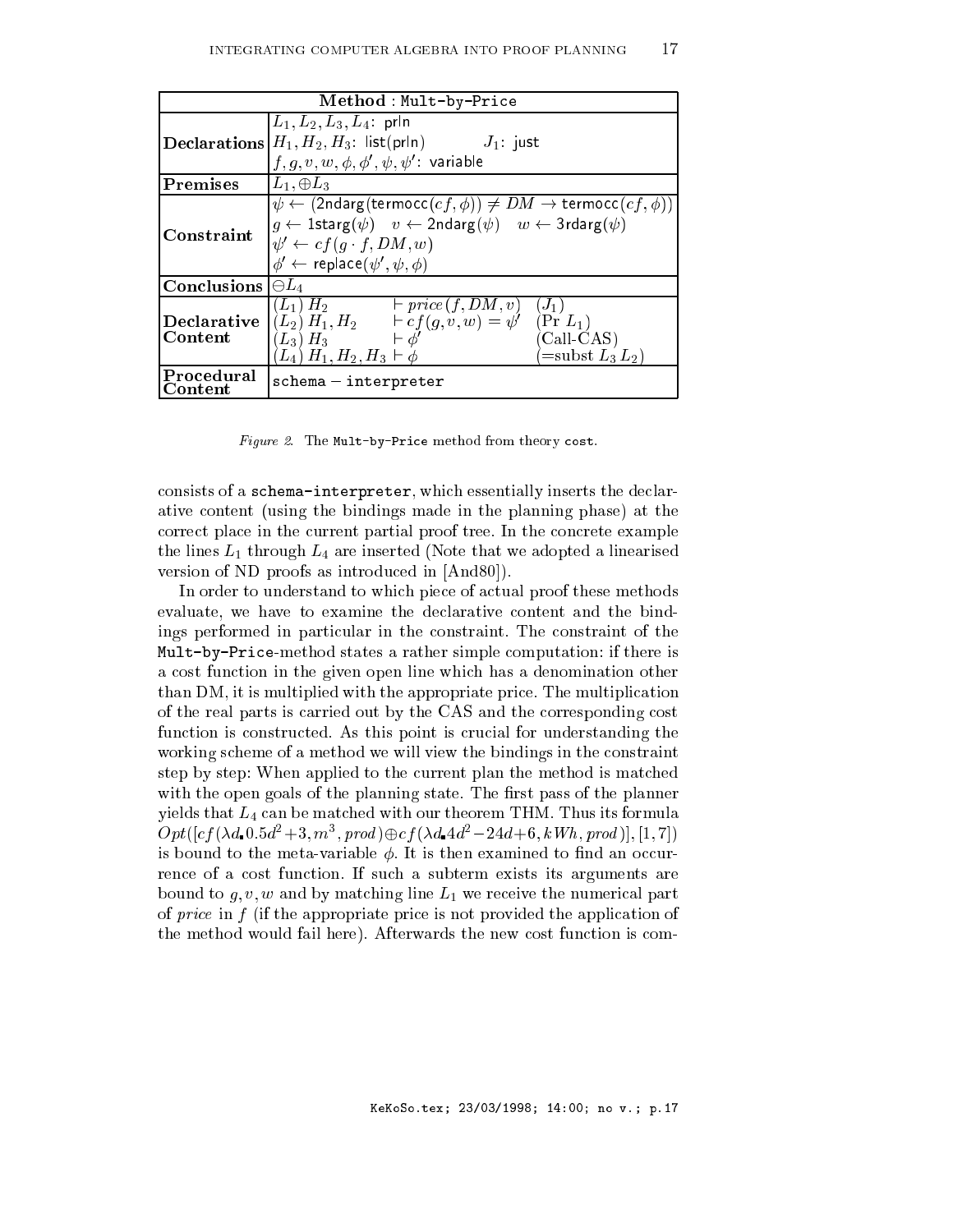puted (according to axiom  $F1$ ) in  $\psi$  and miany  $\phi$  contains the result of replacing the old cost function in  $\varphi$  by  $\psi$  . Hence in the first plan step the optimisation formula stored in  $\varphi$  contains the cost function  $cf (\lambda d \mathbf{1} d^2 + 6, DM, prod)$  as a subterm.

With all these meta-variables instantiated the subproof contributed by the Mult-by-Price-method consists of lines  $L_2$  and  $L_3$  in the declarative content. Here we observe that  $L_2$  results from applying the price-axiom Pr (which is fetched from the database) to line  $L_1$ . Furthermore note that in  $L_3$  we have a call to the CAS as a justifying method for the line. This means that at this point in the proof planning procedure, the CAS is called in order to compute the product of price and original cost function. The line resulting from this calculation is then used as the new open subgoal in the planning state.

Summarising the effects of the method Mult-by-Price can be observed in two steps. First the goal line THM is justied with the method yielding the following subproof:

$$
L_1 \t\mathcal{H} \vdash Opt([cf(\lambda d, 1d^2 + 6, DM, prod) \oplus \text{(Open)}
$$
  
\n
$$
cf(\lambda d, 4d^2 - 24d + 6, kWh, prod)], [1, 7])
$$
  
\nTHM \t\mathcal{H} \vdash Opt([cf(\lambda d, 0.5d^2 + 3, m^3, prod) \oplus \text{(MbP } L\_1)  
\n
$$
cf(\lambda d, 4d^2 - 24d + 6, kWh, prod)], [1, 7])
$$

Then the method in the justification of line THM (which has been abbreviated due to a lack of space) could be expanded thereby inserting the intermediate steps as described above by instantiating the macro steps of the method. Note that the following expanded subproof is at a more detailed level of abstraction in the  $PDS$ . In particular, the justification of THM itself is different at this level.

$$
P_{m3} \tP_{m3} \vdash price(2, DM, m^3) \t(HYP)
$$
\n
$$
L_2 \tH \tF \tCf(\lambda d. 0.5d^2 + 3, m^3, prod) = \t(CPr P_{m^3})
$$
\n
$$
cf(\lambda d. 1d^2 + 6, DM, prod)
$$
\n
$$
L_1 \tH \tF Opt([cf(\lambda d. 1d^2 + 6, DM, prod) \oplus \tcf(\lambda d. 4d^2 - 24d + 6, kWh, prod)], [1, 7])
$$
\n
$$
THM \tH \tF Opt([cf(\lambda d. 0.5d^2 + 3, m^3, prod) \oplus \t(csubst L_1 L_2) \tcf(\lambda d. 4d^2 - 24d + 6, kWh, prod)], [1, 7])
$$

In the proof of THM, the method Mult-by-Price is applied twice in order to normalise both summands. To preserve space we will not present the next two methods of our proof plan as extensively as the Mult-by-Price-method. Add-by-Denom is very similar to Mult-by-Price and applies axiom CF1 inside the optimisation function Opt to compute the nal cost function. In its course the CAS is called once to perform a polynomial addition. Then the Optimise-method simply introduces the definition for the  $Opt$  function of axiom O.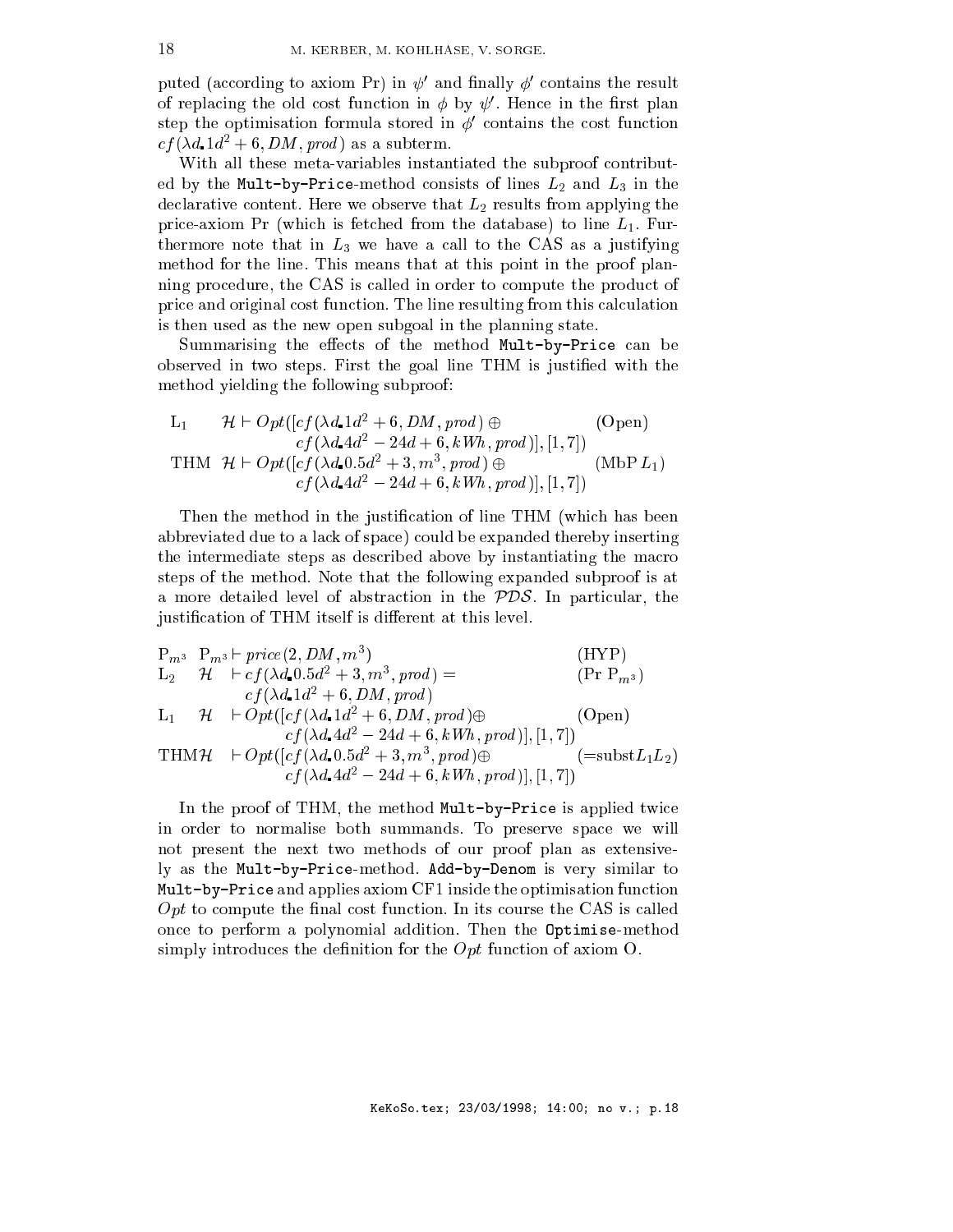| Method: TotMin-Rolle         |                                                                                                                                                                                                                                                                                                                                                                                                                                                                                                                                                                                                                                                                                                                                                                                                                                                                                                                                                                                                                                 |  |  |
|------------------------------|---------------------------------------------------------------------------------------------------------------------------------------------------------------------------------------------------------------------------------------------------------------------------------------------------------------------------------------------------------------------------------------------------------------------------------------------------------------------------------------------------------------------------------------------------------------------------------------------------------------------------------------------------------------------------------------------------------------------------------------------------------------------------------------------------------------------------------------------------------------------------------------------------------------------------------------------------------------------------------------------------------------------------------|--|--|
|                              | $L_1, L_2, L_3, L_4, L_5, L_6, L_7, L_8, L_9, L_{10}, L_{11}$ : prln<br><b>Declarations</b> $H_1, H_2, H_3$ : list(prln) $J_1, J_2$ : just                                                                                                                                                                                                                                                                                                                                                                                                                                                                                                                                                                                                                                                                                                                                                                                                                                                                                      |  |  |
|                              | $a, b, f, x$ : variable $y, \phi, \alpha, \beta$ : term                                                                                                                                                                                                                                                                                                                                                                                                                                                                                                                                                                                                                                                                                                                                                                                                                                                                                                                                                                         |  |  |
| Premises                     | $L_1, L_2$                                                                                                                                                                                                                                                                                                                                                                                                                                                                                                                                                                                                                                                                                                                                                                                                                                                                                                                                                                                                                      |  |  |
| Constraint                   | $degree(\phi) = 2$<br>$y \leftarrow$ compute_with_CAS $(minimum, \phi)$                                                                                                                                                                                                                                                                                                                                                                                                                                                                                                                                                                                                                                                                                                                                                                                                                                                                                                                                                         |  |  |
| Conclusions $\Theta L_{12}$  |                                                                                                                                                                                                                                                                                                                                                                                                                                                                                                                                                                                                                                                                                                                                                                                                                                                                                                                                                                                                                                 |  |  |
| $\bf Declarative$<br>Content | $(L_1)$ $H_1 \vdash \forall f \forall x$ $(f'(x) = 0 \land$<br>$(J_1)$<br>$f''(x) > 0$ $\Rightarrow$ Min $(x, f)$<br>$(L_2)$ $H_2 \vdash \forall a \forall b \forall x \ x \in [a, b] \Leftrightarrow$ $(J_2)$<br>$(a \leq x \land x \leq b)$<br>$\begin{array}{ll} (L_3) \;\; H_3 \vdash \phi'(y) = 0 \ (L_4) \;\; H_3 \vdash \phi''(y) > 0 \end{array}$<br>Call-CAS)<br>Call-CAS)<br>$(L_5)$ $H_3$ + $\alpha \leq y$<br>Simplify)<br>$(L_6)$ $H_3 \vdash y \leq \beta$<br>Simplify)<br>$\begin{array}{ll} (L_7) & H_3 \vdash \check{\phi}(y) \leq \phi(\alpha) \ L_8 & H_3 \vdash \phi(y) \leq \phi(\beta) \end{array}$<br>Simplify)<br>Simplify)<br>$L_9$ ) $H_3 + \widetilde{\text{Min}}(\overline{y}, \phi)$<br>$(L_1\; L_3\; L_4)$<br>$(L_2 \; L_5 \; L_6)$<br>$(L_{10})H_3\vdash y\in[\alpha,\beta]$<br>$(L_{11}) H_3 \vdash \text{TotMin}(y, \phi, [\alpha, \beta])$<br>$( \text{TotMin} L_7 L_8 L_9 L_{10} )$<br>$(L_{12}) H_3 \vdash \exists x \; \text{TotMin}(x, \phi, [\alpha, \beta])$<br>$(\exists I \, L_{11})$ |  |  |
| Procedural<br>Content        | $\verb scheme-interpreter $                                                                                                                                                                                                                                                                                                                                                                                                                                                                                                                                                                                                                                                                                                                                                                                                                                                                                                                                                                                                     |  |  |

Figure 3. The TotMin-Rolle method from theory calculus.

Far more interesting than these two methods is the TotMin-Rollemethod as it contains a different example for the use of a CAS in mega. Again the presentation of the method in Figure 3 is simplied.

The TotMin-Rolle method is applied at a stage of the proof where the actual minimum of the cost function has to be introduced. This task is fulfilled within the constraint of the method. The compute\_with\_CAS statement actually calls the CAS in quiet mode to compute the minimum of the function  $\phi$  and store it in the meta-variable y. At this stage, the CAS is used as an oracle here, just as in [HT93a]. In our example the minimum of the cost function is at  $y = 2$  and the ND-line of the form

$$
\exists x.\, \text{TotMin}(x, \lambda x. (3x^2 + (-12x + 9)), [1, 7])
$$

will be transformed by eliminating the existentially quantified variable:

$$
TotMin(2, \lambda x \cdot (3x^2 + (-12x + 9)), [1, 7])
$$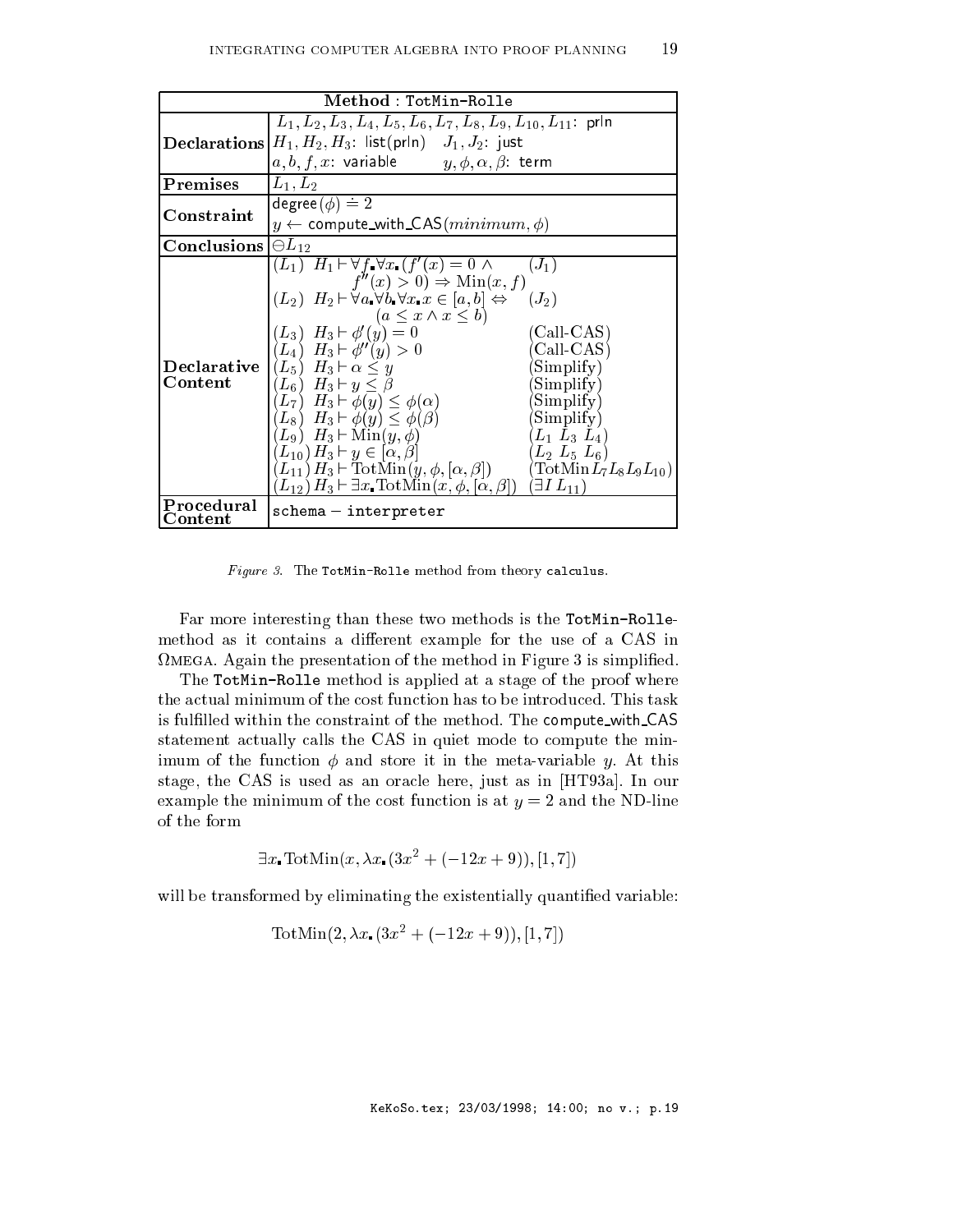The rest of the proof plan is devoted to proving that the result is actually a total minimum. This is done by using the definition for TotMin from the database and furthermore by using the definitions for minimum and interval which correspond to line  $L_1$  and  $L_2$  in the method TotMin-Rolle. These definitions are introduced in lines  $L_9$  through  $L_{11}$ by applying them to the correct assertions given in lines  $L_3$  through  $L_8$ . This is expressed by the justifications in the corresponding lines; for instance, the justification of line  $L_{10}$  states that we can infer  $y \in [\alpha, \beta]$ from the lines  $L_5$  and  $L_6$  with the definition of interval in line  $L_2$ .

A closer look at the justifications of lines  $L_3$  through  $L_8$  reveals that these contain methods themselves. Lines  $L_3$  and  $L_4$  again depend on calculations of the CAS which computes the first and second derivative of our cost function. The justications Simplify correspond to a method performing basic arithmetic simplications and comparisons.

Consisting of only 5 methods the above proof plan gives the impression of a small proof and on an abstract level it is indeed; an experienced mathematician might not want to see more. But expanding the plan into a partially grounded ND proof gives it a length of 90 lines, containing lines justied by the CAS. The proof on this level may roughly correspond to a proof that a novice would like to see and that would form a reasonable solution of the exam problem once it is presented in natural language by the PROVERB system. By rerunning the CAS in a proof plan generating mode on the CAS-justications and extracting proof plans, the proof can be expanded to a more detailed proof plan containing an account of the mathematics behind the calculations. This proof plan already contains  $135$  plan steps and  $-$  if the user does not feel comfortable with the level of detail yet  $-$  can then be expanded to a calculus-level ND proof of length 354. Note that even this proof is not a stand-alone proof of the minimisation theorem, but depends on the proofs of a number of lemmata from a database. Furthermore, in these proofs the simplification of ground arithmetic expressions is not expanded, for instance, into a representation involving zero and the successor function either, which would be necessary to obtain a detailed logic-level proof.

#### 4. Integrating Computations into Explicit Proofs

In this section we describe SAPPER (System for Algorithmic Proof Plan Extraction and Reasoning), which generates proof plans from CAS output. As mentioned in Section 3.3, for the intended integration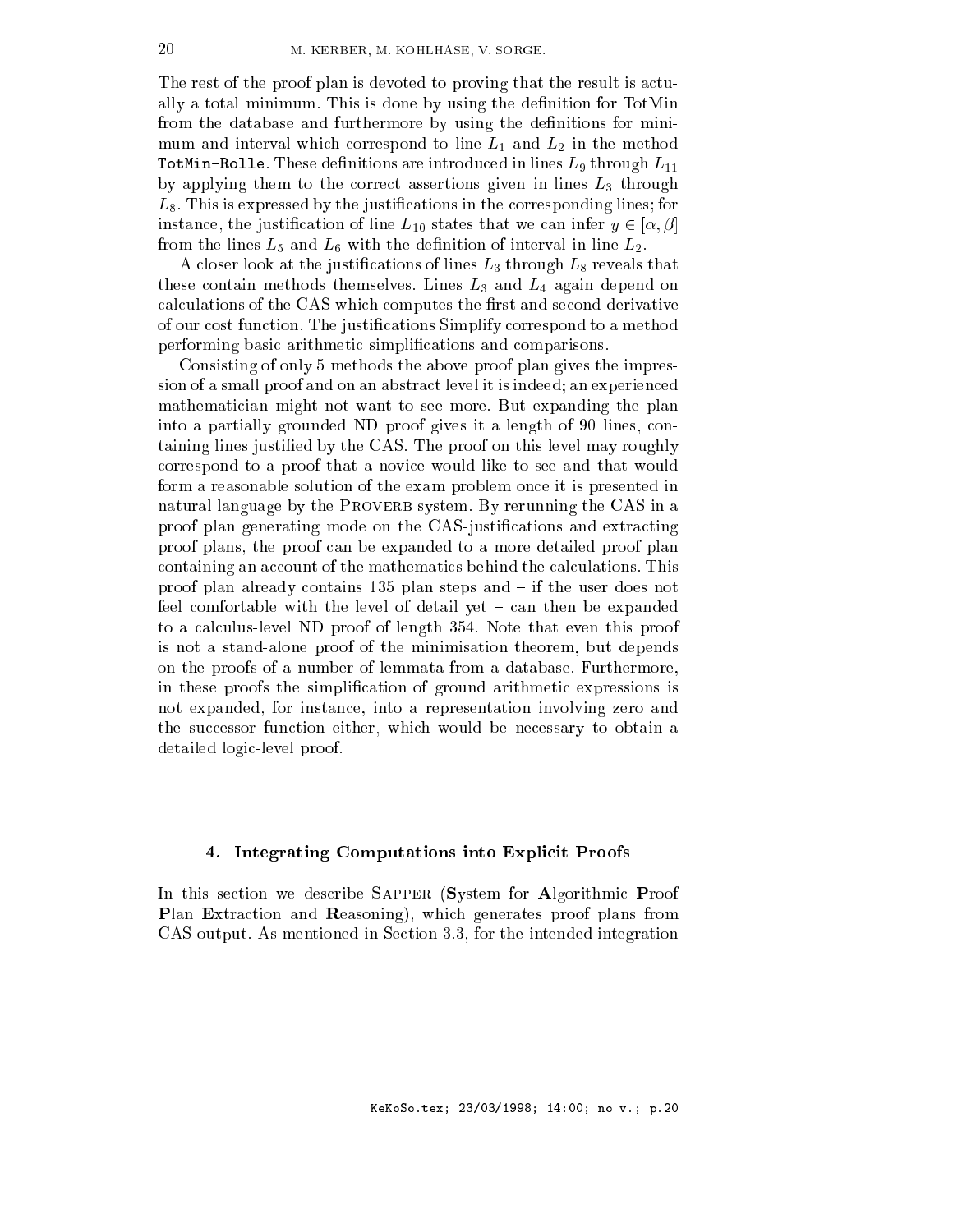it is necessary to augment the CAS with mathematical information for a proof plan generating mode in order to achieve the proposed integration at the level of proofs. For the  $\mu$ -CAS system, which we have developed to demonstrate the feasibility of the approach, this was rather simple, as we will demonstrate below. Enriching a state of the art CAS with such a mode for producing the necessary additional protocol information, would of course require a considerable amount of work.

#### 4.1. ARCHITECTURE

The SAPPER system can be seen as a generic interface for connecting mega (or another proof plan-based mechanised reasoning system) with one or several computer algebra systems (see Figure 4). An incorporated CAS is treated as a slave to mega which means that only the latter can call the first one and not vice versa. From the software engineering point of view, induction independent of view, and the case  $\alpha$ processes while the interface is a process providing a bridge for communication. Its rôle is to automate the broadcasting of messages by transforming output of one system into data that can be processed by the other<sup>8</sup>.

Unlike other approaches (see [HC95, GPT96] for example) we do not want to change the logic inside our MRS. In the same line, we do not want to change the computational behaviour of the computer algebra algorithms. In order to achieve this goal the trace output of the algorithm is kept as short as possible. In fact most of the computations for constructing a proof plan is left to the interface. The proof plans can directly be imported in the into an analysis

This makes the integration independent of the particular systems, and indeed all the results below are independent of the CAS employed and make only some general assumptions about the MRS (such as being proof plan-based). Moreover, the interface approach helps us to keep the CAS free of any logical computation, for which such a system is not intended anyway. Finally, the interface minimises the required changes to an existing CAS, while maintaining the possibility of using the CAS stand-alone. The only requirement we make for integrating a particular CAS is that it has to produce enough protocol information so that a proof plan can be generated from this information. The proof plan in turn can be expanded by the MRS into a proof verifying the concrete computation.

The interface itself can be roughly divided into two parts; the translation part and the plan generator. The first performs syntax transla-

This is an adaptation of the general approach on combining systems in [CMP91].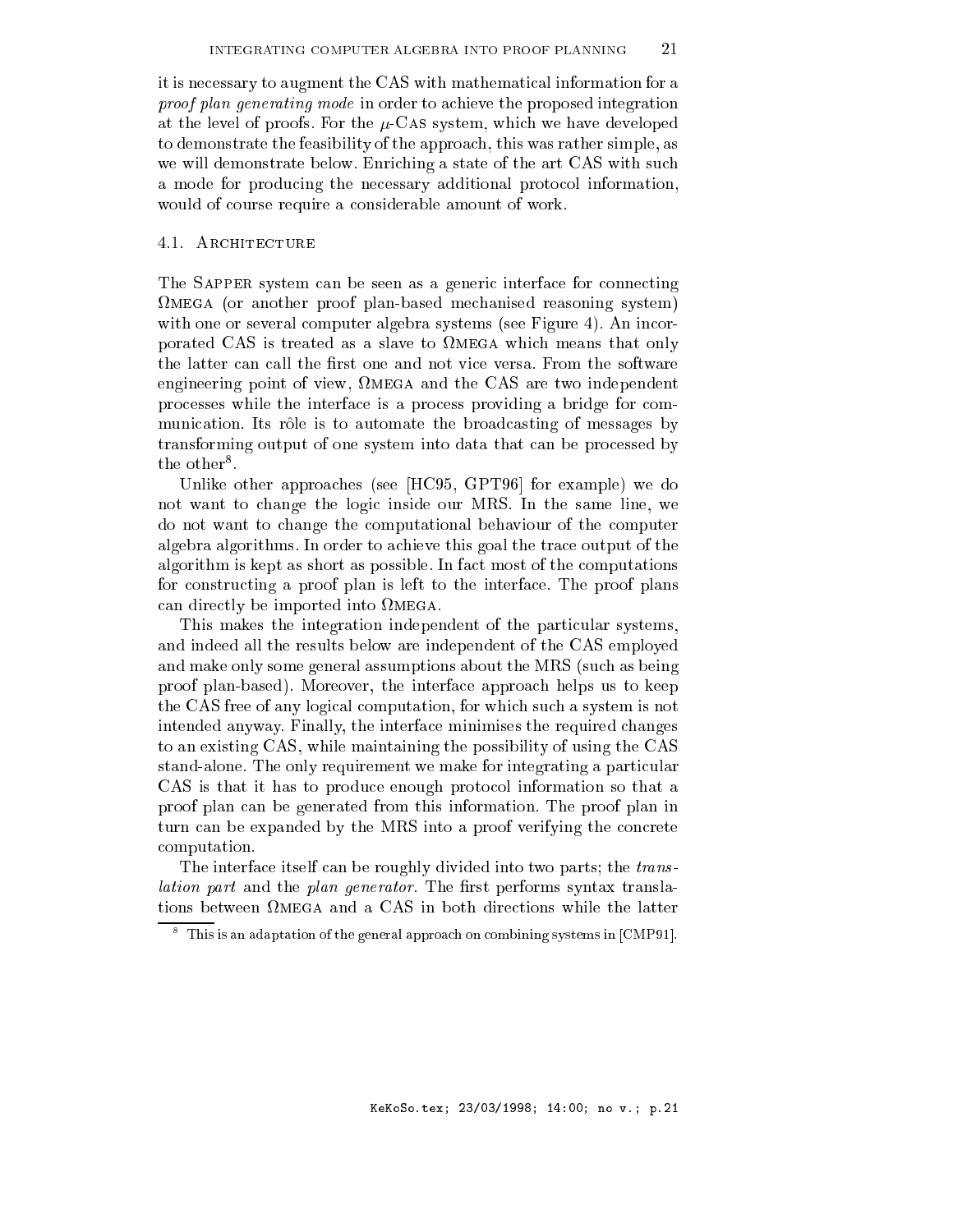

Figure 4. Interface between mega and computer algebra systems

only transforms verbose output of the CAS to mega proof plans. Clearly only the translation part depends on the particular CAS that is invoked.

For the translations a collection of data structures  $-$  called abstract  $CAS<sup>9</sup>$  – is provided each one referring to a particular connected CAS (or just parts of one). The main purpose of these structures is to specify function mappings, relating a particular function of mega to a corresponding CAS-function and the type of its arguments. Furthermore it provides functionality to convert the given arguments of the mapped mega function to CAS input. In the same fashion it transforms results of algebraic computations back into data that can be further processed by mega. The functionality in this part of our interface oers us the possibility of connecting any CAS as a black box system, as in the first approach we have described in Section 2. For instance, we may want to use a very efficient system without a mode for generating proof plans in

In a reimplementation of SAPPER we would probably use the OpenMath protocol [AvLS96] as a lingua franca on the CAS side.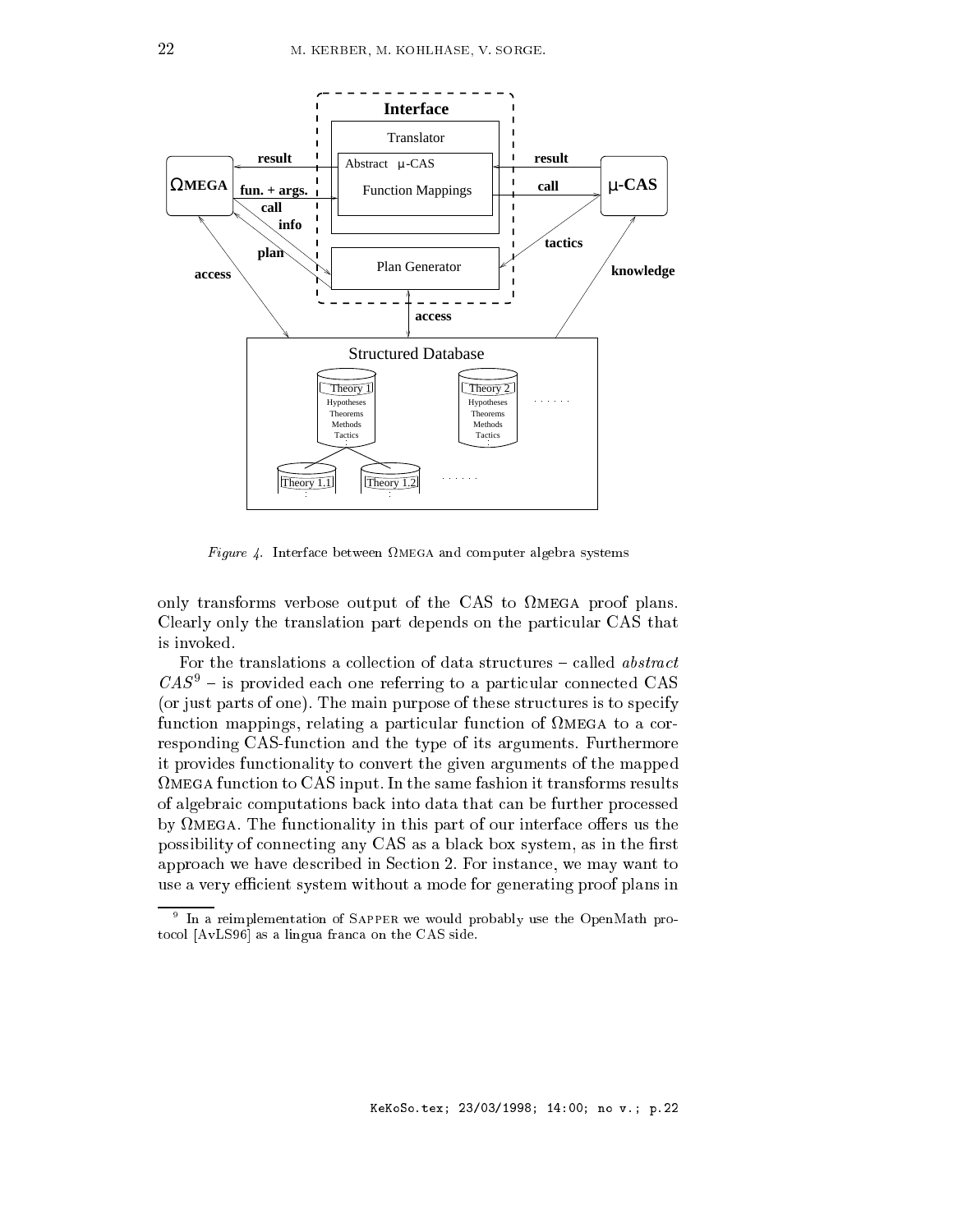proof search as black box system, and then another less efficient system with such a mode for the actual proof construction, once it is clear what the proof should look like. This corresponds to recent techniques used in knowledge based systems, where the explanation component is not just a trace of the rules applied during the search, but the explanation is reconstructed by an independent component.

The plan generator solely provides the machinery for our main goal, the proof plan extraction. Equipped with supplementary information on the proof by the proof by the para-box the output produced by the para-box the para-box the para-box the par ticular algebraic algorithm and converts it into a proof plan. Here the requirements of keeping the CAS side free of logical considerations and on the other hand of keeping the interface generic seem conflicting at the first glance. However, this conflict can be solved by giving both sides of the interface access to a database of mathematical facts formalising the mathematics behind the particular CAS algorithms. Conceptually, this database together with the mappings governing the access, provides the semantics of the integration of the integration of the integration of  $\mathbb{R}^n$ expanding the plan generator is simply done by expanding the theory database by adding new tactics.

While  $\Omega$ MEGA itself can access the complete database, SAPPER's plan generator in the interface is only able to use tactics and lookup hypotheses of a theory (cf. Figure 4). The CAS does not interact with the database at all: it only has to know about it and references the logical objects (methods, tactics, theorems, or definitions) in the proof plan generating mode. Thus knowledge about the database is compiled a priori into the algebraic algorithms in order to document their calculations.

#### 4.2. Proof Plan Extraction

Let us now take a closer look at the implementation of the proof plan generation in  $\mu$ -CAS and at the expansion process of its output. This should demonstrate how proofs can be extracted from computer algebra calculation and provide an intuition on the requirements that our approach poses on the CAS side.

As an example we will consider a polynomial addition from the example above. Normally, an experienced mathematician would not like to see any proof at all for that, while a high-school student would like to. As we have seen in our example, the main purpose of the Add-by-Demon-method is to compute the final cost function  $cf (\lambda d. (3d^2 - 12d + 9), DM, prod)$ . This is done in  $\mu$ -CAS by adding the two polynomials  $\lambda d_d^2 + 6$  and  $\lambda d_2^2 - 12d + 3$ . In the remainder of this subsection we will expand this addition in several steps and thereby obtain a calculus level proof for the computation.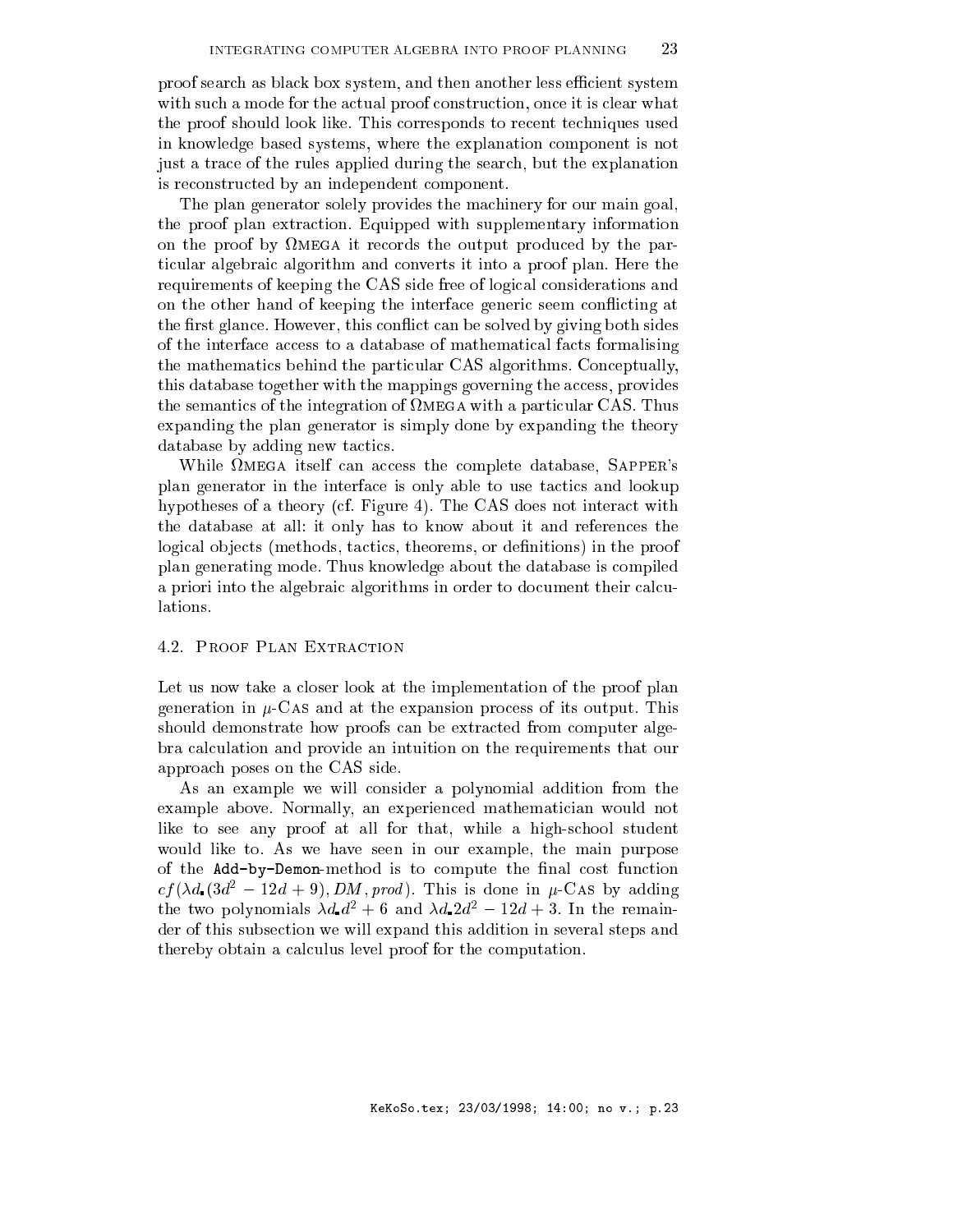Before examining this example in detail, let us consider the general scheme of the proof plan generation inside the polynomial addition algorithm of  $\mu$ -CAS. We first take a look at the different representations of a polynomial p in the variables  $x_1, \ldots, x_r : p = \sum_{i=1}^r \alpha_i x_1^{e_{1_i}} \cdots x_r^{e_{r_i}}$ . The logical language of mega is a variant of the simply typed -calculus (indeed we use a stronger type system, but here we want to keep things as simple as possible), so the polynomials are represented as polynomial functions, that is, as  $\lambda$ -expression where the formal parameters  $x_1, \ldots, x_r$  are  $\lambda$ -abstracted (mathematically, p is a function of r arguments):

$$
p: \quad \lambda x_1 \cdots \lambda x_r \cdot (+(*\alpha_n (*(\uparrow x_1 e_{1_n}) \cdots)) \cdots (* \alpha_1 (*(\uparrow x_1 e_{1_1}) \cdots)),
$$

For the notation, we use a prefix notation; the symbols  $+$ ,  $*$  and  $\uparrow$ denote binary functions for addition, multiplication and exponentiation on the reals. In this representation, we can use  $\beta$ -reduction for the evaluation of polynomials.

In  $\mu$ -Cas, we use a variable dense, expanded representation as an internal data structure for polynomials (as described in [Zip93], for instance). Thus every monomial is represented as a list containing its coefficient together with the exponents of each variable. Hence we get the following representation for p:

$$
p: ((\alpha_n \cdot e_{1_n} \cdots e_{r_n}) \cdots (\alpha_1 \cdot e_{1_1} \cdots e_{r_1}))
$$

Let us now turn to the actual  $\mu$ -CAS algorithm for polynomial addition. This simple algorithm adds polynomials  $p$  and  $q$  by a case analysis on the exponents<sup>10</sup> with recursive calls to itself. So let  $p = \sum$  $\sum_{i=1}^n \alpha_i x_1^{e_{1_i}} \cdots x_r^{e_{r_i}}$  and  $q = \sum_{i=1}^n \beta_i x_1^{J_{1_i}} \cdots x_r^{J_{r_i}}$ . We have presented the algorithm in the j<sup>th</sup> component of p and the k<sup>th</sup> component of q in a Lisp-like pseudo-code in Figure 5. Intuitively, the algorithm proceeds by ordering the monomials, advancing the leading monomial either of the first or the second arguments; in the case of equal exponents, the coefficients of the monomials are added.

Obviously, the only expansions of the original algorithm needed for the proof plan generation are the additional (tactic...) statements<sup>11</sup>.

 $\lq\lq$  we assume a lexicographic monomial order and employ it for ordering the exponents. Thus we make use of the operators  $> 0, 1, 2, \ldots$  and  $=$  in an intuitive sense. Furthermore we can define the rank of a monomial as the vector given by its exponents and the rank of a polynomial as the maximum rank of its monomials with respect to the lexicographic monomial order.

<sup>11</sup> Observe that in this case, the called tactics do not need any additional arguments, since our plan generator in the interface keeps track of the position in the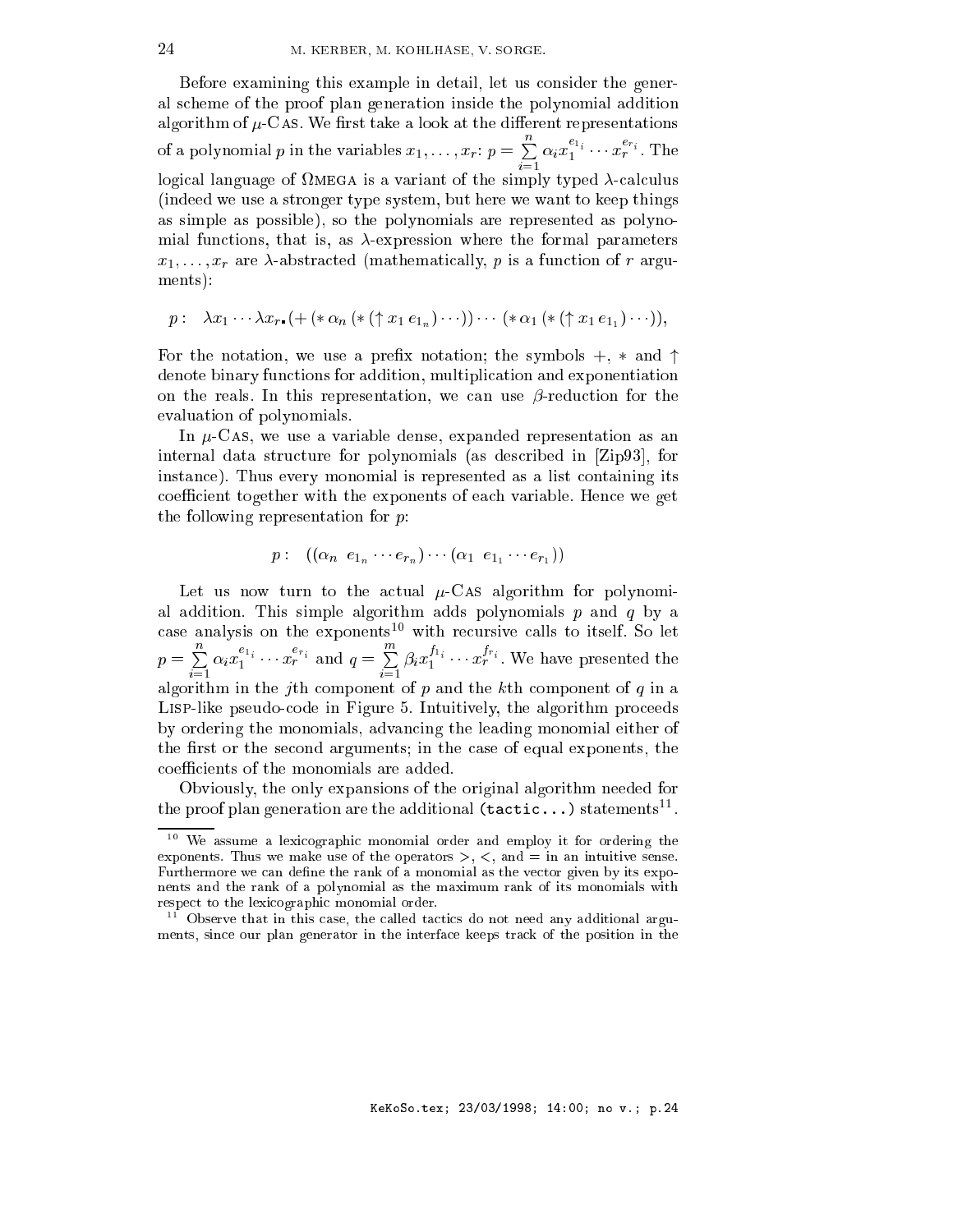$$
(poly-add (p q)\n (= (e1j...erj)(f1k...frk))\n (tactic "mono-add")\n (cons-poly (αj + βk)x1e1j...xrerj\n (poly-add  $\sum_{i=j+1}^{n} \alpha_i x_1^{e_{1i}} \cdots x_r^{e_{r_i}} \sum_{i=k+1}^{m} \beta_i x_1^{f_{1i}} \cdots x_r^{f_{r_i}}$ ))  
\n ( $(\geq e_{1j} \cdots e_{rj}) (f_{1k} \cdots f_{r_k})$ )  
\n (tactic "pop-first")  
\n (cons-poly  $\alpha_j x_1^{e_{1j}} \cdots x_r^{e_{rj}}$   
\n (poly-add  $\sum_{i=j+1}^{n} \alpha_i x_1^{e_{1i}} \cdots x_r^{e_{r_i}}$   $\sum_{i=k}^{m} \beta_i x_1^{f_{1i}} \cdots x_r^{f_{r_i}}$ ))  
\n ( $(\leq (e_{1j} \cdots e_{rj}) (f_{1k} \cdots f_{r_k})$ )  
\n (tactic "pop-second")  
\n (cons-poly  $\beta_k x_1^{f_{1k}} \cdots x_r^{f_{r_k}}$   
\n (poly-add  $\sum_{i=j}^{n} \alpha_i x_1^{e_{1i}} \cdots x_r^{e_{r_i}}$   $\sum_{i=k+1}^{m} \beta_i x_1^{f_{1i}} \cdots x_r^{f_{r_i}}$ ))
$$

Figure 5. Polynomial addition in  $\mu$ -Cas.

They just produce the additional output by returning keywords of tactic names to the plan generator and do not have any side effects. In particular, the computational behaviour of the algorithm does not have to be changed at all.

If we now apply this algorithm to the two polynomials

$$
p := x^2 + 6 \qquad \qquad q := 2x^2 - 12x + 3
$$

we obtain the following proof plan:

(mono-add, pop-second, mono-add)

First the two quadratic monomials from  $p$  and  $q$  are added, then the linear term of  $q$  (the second argument) is raised, since it only appears in one argument, and finally the remaining monomials are added up.

In the case of the polynomial addition, each of the methods (proof plan operators) directly corresponds to a tactic with the same name, that is, the list of the three methods above directly represents a concrete proof plan for polynomial addition of the concrete polynomials <sup>p</sup> and

proof and thus knows on which monomials the algorithm works when returning a tactic. This way we need not to be concerned which form a monomial actually has during the course of the algorithm.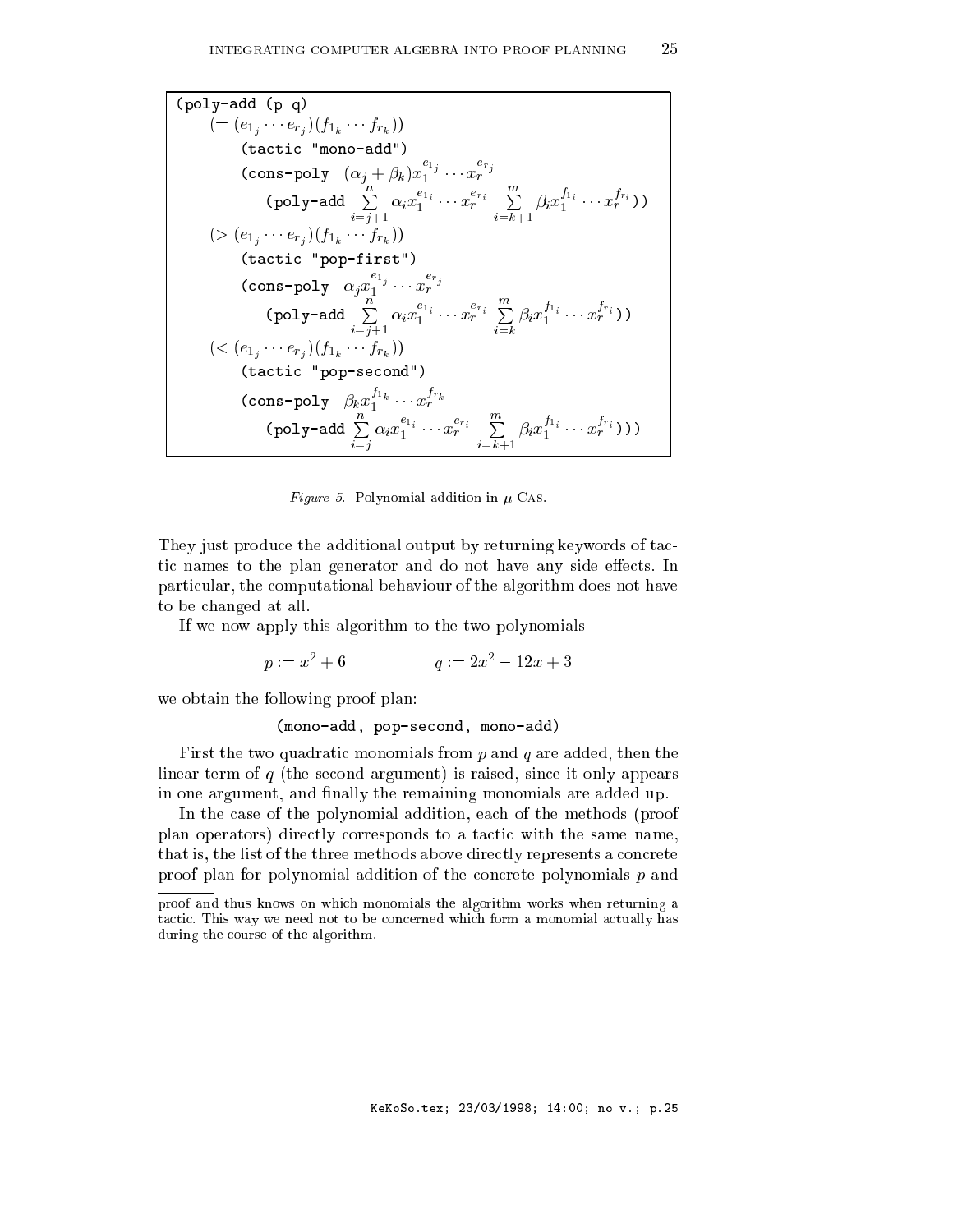q. (In the following representation we omitted the context in which the polynomials are embedded in the actual proofs.)

$$
((x^{2} + 6) + (2x^{2} - 12x + 3))
$$
  
\n $(3x^{2} + (6 + (-12x + 3)))$  (mono-add)  
\n $(3x^{2} - 12x + (6 + 3))$  (pop-second)  
\n $(3x^{2} - 12x + 9)$  (mono-add)

These four lines correspond to a step-by-step version of the basic High School algorithm. So far the expansion of the call-cas-method has been exclusively done by  $\mu$ -CAS proof plan generation mode. But at this stage  $\mu$ -CAS cannot provide us with any more details about the computation and the subsequent expansion of the next hierarchic level can be achieved without further use of a CAS.

Let us for instance take a look at the pop-second tactic to understand its logical content. The tactic itself describes a reordering in a sum that looks in the general case as follows:

$$
(a + (b + c)) = (b + (a + c))
$$
 (1)

For the current example we can view  $a$  and  $c$  as arbitrary polynomials and <sup>b</sup> as a monomial of rank greater than that of the polynomial a. It is now obvious that the behaviour of pop-second is determined by the pattern of the sum it is applied to. If in equation (1) the polynomial  $c$  does not exist, pop-second is equivalent to a single application of the law of commutativity. Otherwise, like in our example, the tactic performs a series of commutativity and associativity steps. The pop-second step above can thus be expanded in a plan which reflects the single step applications of the laws of commutativity and associativity.

| $(3x^2 + (6 + (-12x + 3)))$ |                 |
|-----------------------------|-----------------|
| $(3x^2 + ((6 - 12x) + 3))$  | (associativity) |
| $(3x^2 + ((-12x+6) + 3))$   | (commutativity) |
| $(3x^2-12x+(6+3))$          | (associativity) |

Assuming we have expanded the two mono-add tactics as well, we have constructed a representation of the proof at a level where it only needs the axioms in the polynomial ring. To finally expand this to a fully explicit calculus level proof, we further expand all three justications of the above lines. This leads to a sequence of eliminations of universally quantied variables in the corresponding hypothesis, the axioms of commutativity and associativity. In our example the commutativity axiom would be transformed in the following fashion: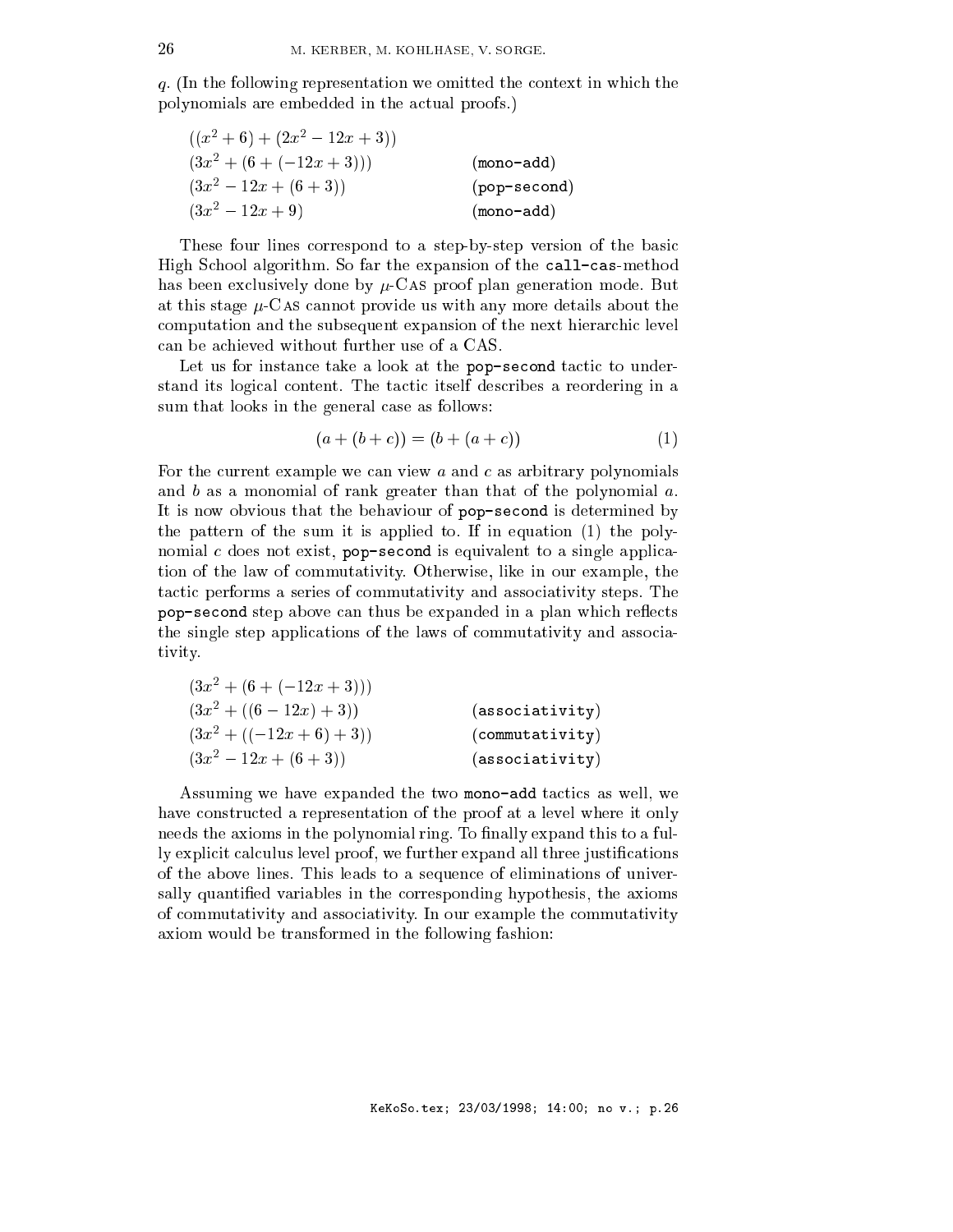| $\forall a \forall b \ (a+b) = (b+a)$ | (THM)               |
|---------------------------------------|---------------------|
| $\forall b. (6 + b) = (b + 6)$        | $(\forall E \ \ 6)$ |
| $(6-12x) = (-12x+6)$                  | $(\forall E -12x)$  |

Here, the justification (THM) in the first proof line indicates that the commutativity of  $+$  was imported from the theory real in  $\Omega$ MEGAs mathematical database, where it was established as a theorem. The remaining lines are natural deduction inferences: universal eliminations that instantiate a with the number 6 and b with the term  $-12x$ .

Altogether this single application of the pop-second-tactic is equivalent to a calculus-level proof of 11 inference steps. The length of the subproof for this trivial polynomial addition is 43 single steps. This example shows how it is possible to mechanically construct a proof verifying the correctness of any particular CAS computation without verifying the CAS algorithm (or their implementation) in the general case.

However, the calculus level proofs for the computations are very long and rather boring and therefore hardly any human user might actually want to see much less read them. Therefore the PROVERB proof explanation system in mega provides a more realistic alternative, since it gives the user access to representations of the parts of the proof on various levels of abstractions making use of the hierarchical structure of the underlying  $PDS$ . For instance, it is then possible to present the computations with some intermediate steps, as it is customary in textbooks. For example, we could include the three steps of the High School algorithm mentioned above, to illustrate the polynomial addition. (The decision which steps should be included and which omitted, depends of course on the expertise of readers for which a particular proof presentation is intended.)

Despite all these abstractions in both developing and presenting the proof, we can still use any proof checker for ND-calculus to verify all steps including computations. Furthermore, if we assume we have a more sophisticated proof checker, for example one that works modulo the axioms of polynomial rings, it is also possible to check the proof on an abstract level. As already mentioned, the more sophisticated the proof checker is, the more concise the communicated proofs can be.

We have tested proof plan extraction from simple recursive and iterative CAS algorithms, where it works quite well, since these algorithms closely correspond to the mathematical definitions of the corresponding concepts. However, more complicated schemes like divide-and-conquer algorithms (for instance, the polynomial multiplication of Karatsuba and Ofman [KO63]) cannot be adapted to our approach so easily without extending the mathematical knowledge base by corresponding lemmata.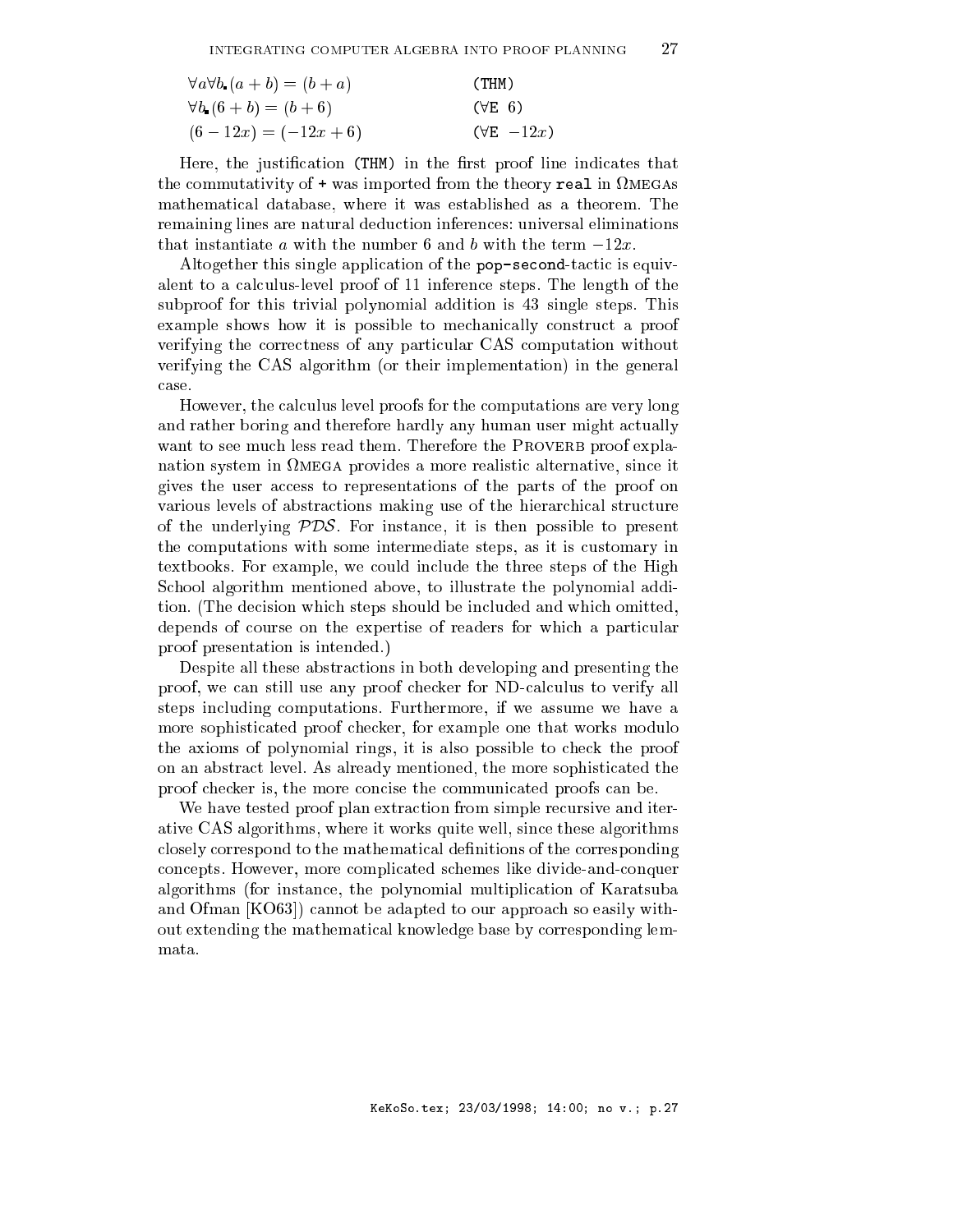The example of the polynomial addition is surely a trivial one, we have chosen it solely for presentation reasons. In particular it is very likely to be correct in any real-world implementation, since it is well tested and does not depend on sophisticated mathematical theorems for which fuzzy boundary cases must be considered. For the sake of argument, let us assume an error in the implementation, for instance, in the second case of the polynomial addition algorithm in Figure 5 the cons-poly statement was forgotten, so that the algorithm has the following (incorrect) form

$$
\begin{array}{l}\n(\gt(e_{1_j}\cdots e_{r_j})(f_{1_k}\cdots f_{r_k})) \\
(\text{tactic "pop-first")} \\
(\text{poly-add}\sum_{i=j+1}^n \alpha_i x_1^{e_{1_i}}\cdots x_r^{e_{r_i}}\sum_{i=k}^m \beta_i x_1^{f_{1_i}}\cdots x_r^{f_{r_i}})\n\end{array}
$$

In the computation of  $((x^2+6)+(2x^2-12x+3))$  that we have discussed above, the second case is never used, and the computation would be correct although the program is not.

If we now change the order of addition of our polynomials  $p$  and  $q$  to  $q + p$  we get the following incorrect result from the changed algorithm:

$$
((x2 + 6) + (2x2 - 12x + 3)) = (3x2 + 9)
$$

Inserting the proof plan generated by the faulty algorithm then yields

$$
((2x^2 - 12x + 3) + (x^2 + 6))
$$
  
\n $(3x^2 + ((-12x + 3) + 6))$  (mono-add)  
\n $(3x^2 + (3 + 6))$  (pop-first)  
\n $(3x^2 + 9)$  (mono-add)

In checking, the proof checker would see that the **pop-first** step is not justied, since the expansion corresponds to the application of the law of associativity. This would yield  $((-12x+3)+6) = (-12x+(3+6))$ and thus would not be applicable during the expansion. Thus the proof plan and consequently the calculation would be rejected by mega.

Note that in a large system with literally millions of possible cases, the correctness of a calculation like  $(x^2+6)+(2x^2-12x+3)$  depends only on a tiny subset of the whole program. It is a strength of our approach, that only the calculations that are necessary for a given proof would be checked. This has the advantage that errors on different levels can be detected (in particular, on the levels of algorithms, of compilers, and of processors). Of course, for very long computations checking can be pretty expensive. Moreover, highly elaborated and efficient algorithms in state of the art CAS might be hard to augment with proof plan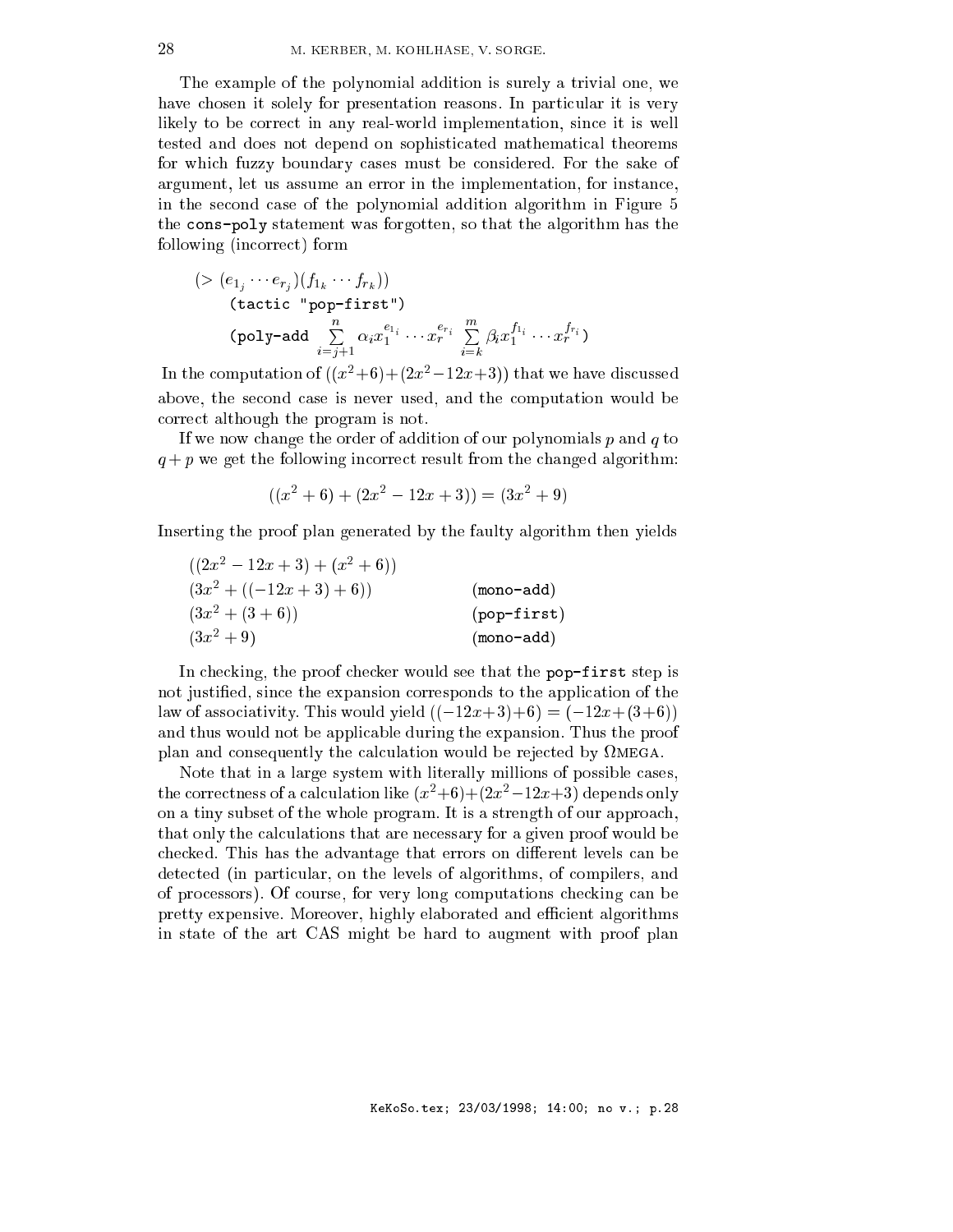generation modes. As we have seen in the example above, the mathematical knowledge in the database has to reflect the mathematical knowledge in the algorithm in order to easily decorate the algorithms by a proof plan generation mode. However, to extend and prove corresponding lemmata is not a trivial task for sophisticated algorithms. In particular such an approach would go very much in the direction of program verification.

Even if it proves practically impossible to extract the information that is valuable at the conceptual, mathematical level, it is always possible to reserve these elaborated techniques for the quiet mode used in proof discovery, and use more basic algorithms, for which the mathematics is easier and that are more easily decorated by a proof plan generation mode, for the proof extraction phase. Systems like Axiom [JS92] or MuPAD [Fuc96] seem to come closest among standard CAS to the needs for a proof plan generation, since one can already attach axiomatisations to algorithms.

#### $5<sub>1</sub>$ Conclusion

In this work we have reported on an experiment of integrating a computer algebra system into the interactive proof development environment mega, not only at the system level, but also at the level of proofs. The motivation for such an integration is the need for support of a human user when his/her proofs contain non-trivial computations. We have shown that the proof planning paradigm in general and the mega system in particular provide an open environment for such an extended integration that supports different integration levels.

In our approach it is not possible to use a standard CAS for the integration as it is, since such a system provides answers, but no directly usable justications from which proof plans can be extracted. This, however, turned out to be essential in an environment that is built to construct communicable and checkable proofs.

In order to achieve a solution that is compatible with such a strong requirement, we have adopted a generic approach, where the only requirement for the CAS is that it has a proof plan generation mode for the generation of communicable and checkable proofs. Since we want to achieve the two goals simultaneously, namely to have high-level descriptions of the calculations of the CAS for communicating them to human users as well as low-level ones for mechanical checking, we represent the protocol information in form of high-level hierarchical proof plans, which can be expanded to the desired detail. Fully expanded proof plans correspond to natural deduction proofs which can be mechani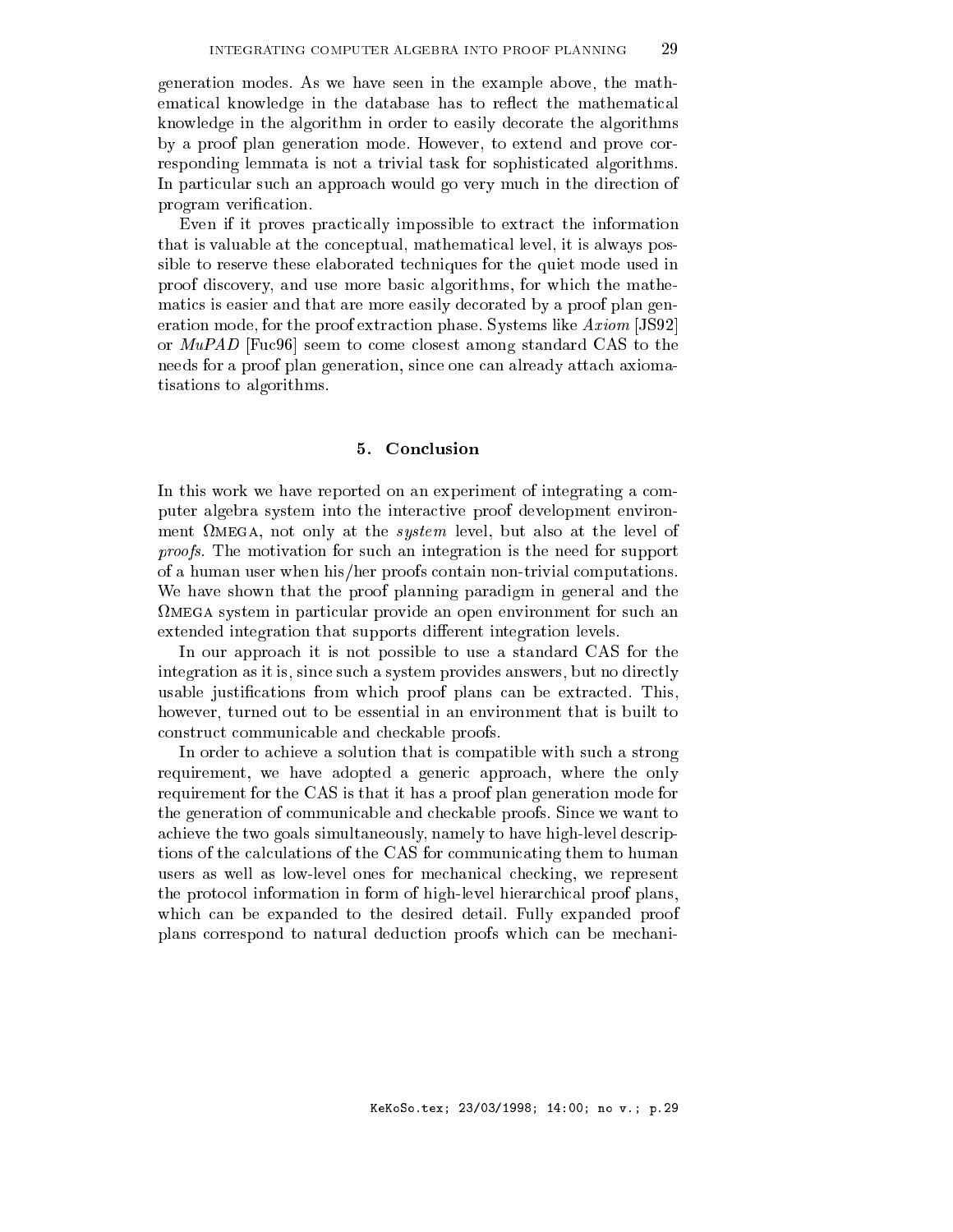cally checked by a simple proof checker. In the case that the CAS has made a mistake the proof checker will detect it.

The general idea and the fundamentals of the integration of a CAS into an MRS are independent from the concrete proof development environment mega and the concrete computer algebra system -Cas. It can be realised in any plan-based theorem prover. Proof extraction can even be realised on any tactic-based system and with any CAS that can protocol its calculations in form of tactics. Axiom [JS92] and MuPAD [Fuc96] seem to be best suited for a corresponding extension since one can already attach axiomatisations to algorithms. If in addition the algorithms could be enriched in a way that they produce protocol information in every computation step, that is, state which of the attached axioms are used and what the particular instantiations are, the system would probably fit in with our approach pretty well.

A useful extension of our approach would consist in the usage of various algorithms for the same computation, for instance, one as a fast and efficient algorithm that is not suitable for knowledge extraction while searching for a proof. Afterwards, when actually documenting the whole proof a less efficient algorithm, which is optimised to find short proofs, can provide a complete proof plan.

Although the correctness issue can be achieved by a tactic-based approach as well and does not need the specications that are used in proof planning, the full strength of an integration where considerable automated support is provided cannot be achieved on this level, since it is not possible to perform mechanical reasoning about the tactics. Such an automation can, however, be achieved by the proof planning approach, where the proof planner can automatically call a CAS procedure, when the conditions in the corresponding method are met. The usefulness of an integration on this level can already be seen in the case of our simple  $\mu$ -Cas: After the integration we are able to prove optimisation problems which were out of reach without such a support. On the other hand, the system is able to give explanations of the involved computations at various levels of abstraction. A feature that is missing from todays CAS.

From our experiments we expect that the successful integration of any powerful computer algebra systems would considerably enhance the reasoning power of any mechanised reasoning system.

Acknowledgements The work presented in this paper was supported by the "Deutsche Forschungsgemeinschaft" in SFB 378, project OMEGA. It benefited a lot from discussions in the Calculemus interest group.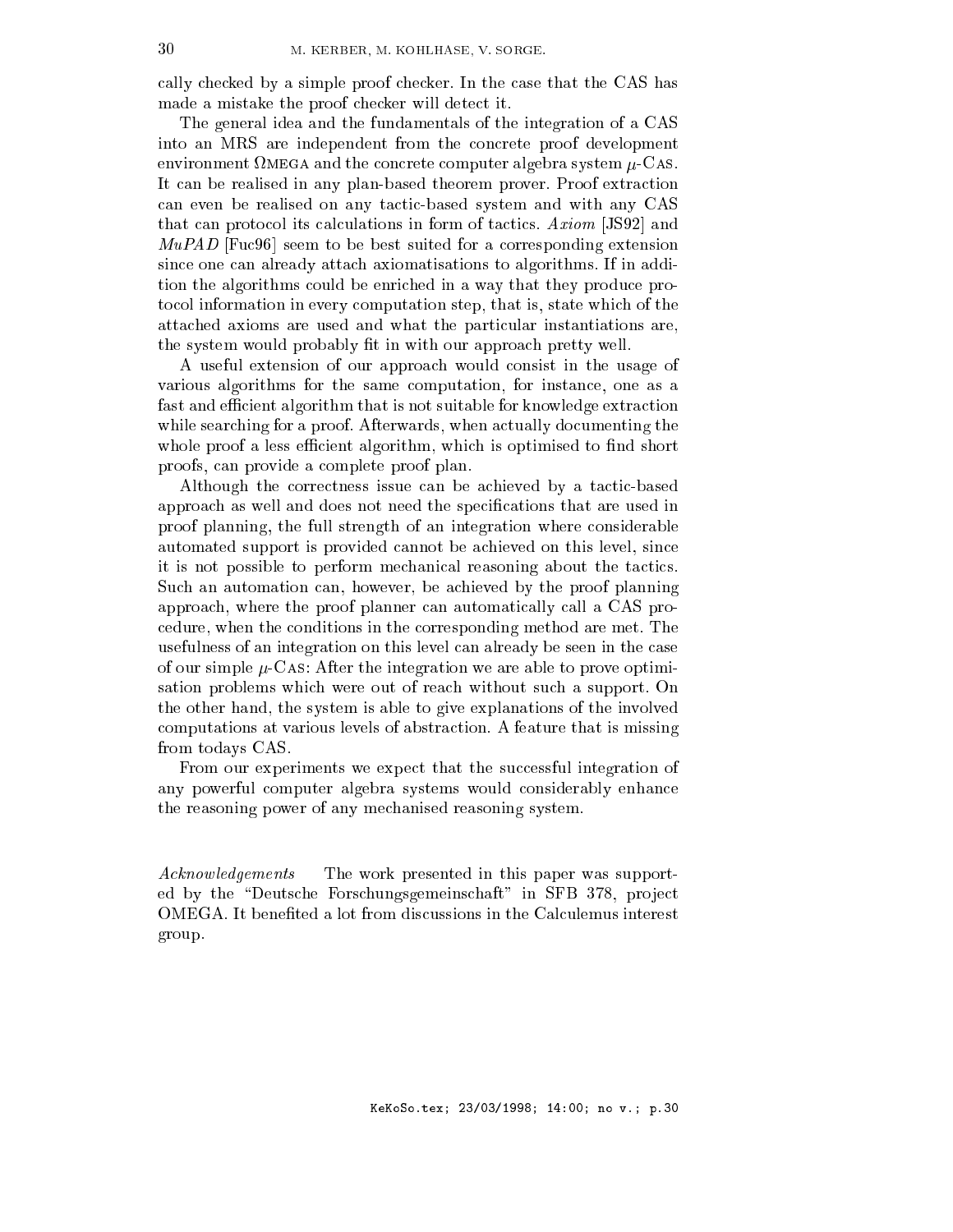The authors would like to thank Lassaad Cheikhrouhou for his help with  $\Omega$ MEGA's proof planner and with coding the methods for our examples. Furthermore, we would like to thank Deepak Kapur and the anonymous referees for carefully reading earlier versions of the paper and for their detailed comments that helped us to improve the presentation considerably.

#### References

- And80. P. B. Andrews. Transforming matings into natural deduction proofs. In W. Bibel and R. Kowalski, editors, Proceedings of the 5th CADE, pages 281-292, Les Arc, France, 1980. Springer Verlag, LNCS 87.
- $AvLS96.$ J. Abbot, A. van Leeuwen, and A. Strotmann. Objectives of OpenMath. Technical Report 12, RIACA, Eindhoven, June 1996.
	- Bar96. H. Barendregt. Computations and formal proofs in type theory. Talk at the 2nd Meeting of the CALCULEMUS Project, Schloß Dagstuhl, Germany, 18.11.-20.11.1996. See also The quest for correctness, available as URL:

ftp://ftp.cs.kun.nl/pub/CompMath.Found/quest.ps.Z, 1996.

- $BCF+97.$ C. Benzmüller, L. Cheikhrouhou, D. Fehrer, A. Fiedler, X. Huang, M. Kerber, M. Kohlhase, E. Melis, A. Meier, W. Schaarschmidt, J. Siekmann, and V. Sorge. mega: Towards a mathematical assistant. In W. McCune, editor, Proceedings of the 14th CADE, pages 252-255, Townsville Australia, 1997. Springer Verlag, LNAI 1249.
- BHC95. C. Ballarin, K. Homann, and J. Calmet. Theorems and algorithms: An interface between Isabelle and Maple. In A. H. M. Levelt, editor, Proceedings of International Symposium on Symbolic and Algebraic  $Computation$  (ISSAC'95), pages 150-157. ACM Press, 1995.
- BM81. R. S. Boyer and J S. Moore. Metafunctions. In R. S. Boyer and J S. Moore, editors, The Correctness Problem in Computer Science, pages 103-184. Academic Press, 1981.
- $BSvH+93$ . 93. A. Bundy, A. Stevens, F. van Harmelen, A. Ireland, and A. Smaill. Rippling: A heuristic for guiding inductive proofs.  $AI$ , 62:185-253, 1993.
	- Buc85. B. Buchberger. Symbolic Computation (An Editorial). J. Symbolic  $Computation, 1:1-6, 1985.$
	- Buc96. B. Buchberger. Using Mathematica for Doing Simple Mathematical Proofs. Invited Talk at the 4th Tokyo Mathematica Users' Conference, November 2-3, 1996.
	- Buc96a. B. Buchberger. Mathematische Software-Systeme: Drastische Erweiterung des \Intelligenzniveaus" entsprechender Programme erwartet.  $Information of the *Spektrum*, 19/2:100–101, 1996.$
	- Bun88. A. Bundy. The use of explicit plans to guide inductive proofs. In E. L. Lusk and R. A. Overbeek, editors, Proceedings of the 9th CADE, pages 111-120, Argonne, Illinois, USA, 1988. Springer Verlag, LNCS  $310.$
- $CGG+92.$ 92. B. W. Char, K. O. Geddes, G. H. Gonnet, B. L. Leong, M. B. Monagan, and S. M. Watt. First leaves: a tutorial introduction to Maple V. Springer Verlag, 1992.
	- CGZ94. S.-C. Chou, X.-S. Gao, and J.-Z. Zhang. Machine Proofs in Geometry: Automated Production of Readable Proofs for Geometry Theorems. World Scientic, Singapore, 1994.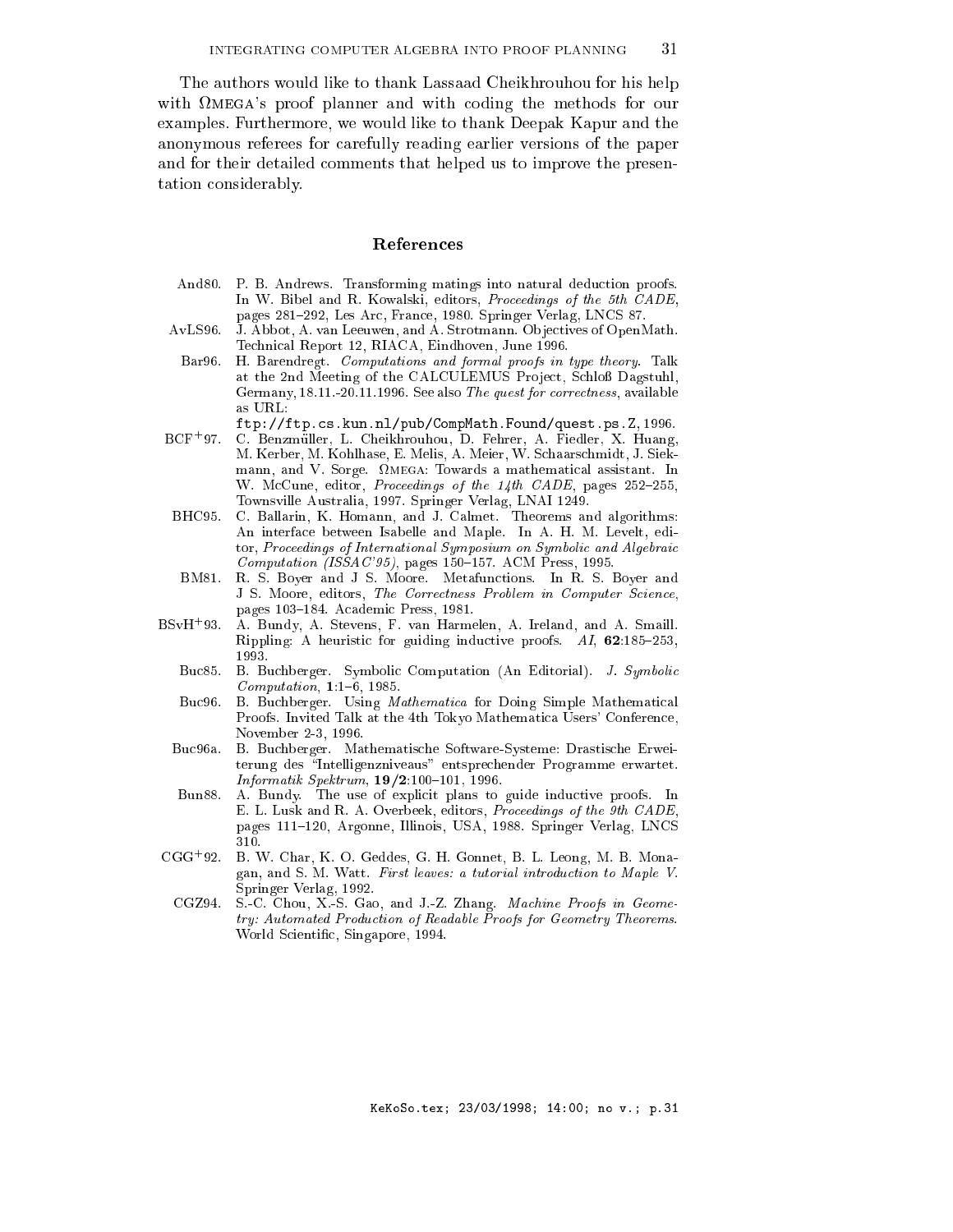- $Cho88.$ S.-C. Chou. Mechanical geometry theorem proving. Mathematics and its applications. D. Reidel Publishing Company, Dordrecht, 1988.
- CMP91. D. Clément, F. Montagnac, and V. Prunet. Integrated software components: A paradigm for control integration. In Proceedings of the European Symposium on Software Development Environments and CASE Technology, 1991. Springer Verlag, LNCS 509.
- Con86. R. L. Constable et al. Implementing Mathematics with the Nuprl Proof Development System. Prentice Hall, 1986.
- CZ92. E. Clarke and X. Zhao. Analytica  $-$  A theorem prover in Mathematica. In Automated Deduction, pages 761-763, 11th International Conference on Automated Deduction, Saratoga Springs, New York, 15-18 June 1992.
- Fuc96. B. Fuchssteiner et al. (The MuPAD Group). MuPAD User's Manual. John Wiley and Sons, 1996.
- GPT96. F. Giunchiglia, P. Pecchiari, and C. Talcott. Reasoning theories towards an architecture for open mechanized reasoning systems. In F. Baader and K. U. Schulz, editors, Frontiers of combining systems  $(FroCoS-1)$ : 1st International Workshop, pages 157-174, Munich, Germany, 1996. Kluwer Academic Publishers.
- HC95. K. Homann and J. Calmet. An open environment for doing mathematics. In M. Wester, S. Steinberg, and M. Jahn, editors, Proceedings of 1st International IMACS Conference on Applications of Computer Algebra, Albuquerque, USA, 1995.
- Hea95. A. C. Hearn. Reduce user's manual: Version 3.6. Technical Report, Rand Corporation, Santa Monica, CA, USA, 1995.
- How88. D. J. Howe. Computational metatheory in Nuprl. in E. Lusk and R. Overbeek, editors, Proceedings of the 9th CADE pages 238-257, Argonne, Illinois, USA, 1988. Springer Verlag, LNCS 310.
- $HKK^+94.$ 94. X. Huang, M. Kerber, M. Kohlhase, E. Melis, D. Nesmith, J. Richts, -man J. Siekmann. In dienen is de proof de verlopment en vironment. In A. Bundy, editor, *Proceedings of the 12th CADE*, pages 788-792, Nancy, 1994. Springer Verlag, LNAI 814.
- HKKR94. X. Huang, M. Kerber, M. Kohlhase, and J. Richts. Adapting methods to novel tasks in proof planning. In B. Nebel and L. Dreschler-Fischer, editors,  $KI$ -94: Advances in Artificial Intelligence - Proceedings of KI-94, 18th German Annual Conference on Artificial Intelligence, pages 379-390, Saarbrücken, Germany, 1994. Springer Verlag, LNAI 861.
	- HF96. X. Huang and A. Fiedler. Presenting machine-found proofs. In M. A. McRobbie and J. K. Slaney, editors, Proceedings of the 13th  $CADE$ , pages  $221-225$ , New Brunswick, New Jersey, USA, 1996. Springer Verlag, LNAI 1104.
	- HT93a. J. Harrison and L. Théry. Extending the HOL theorem prover with a computer algebra system to reason about the reals. In C.-J. H. Seger J. J. Joyce, editor, Higher Order Logic Theorem Proving and its Applications (HUG  $'93$ ), pages 174-184, 1993. Springer Verlag, LNCS 780.
	- HT93b. J. Harrison and L. Thery. Reasoning about the reals: The marriage of HOL and Maple. In A. Voronkov, editor, Proceedings of the 4th International Conference on Logic Programming and Automated Reasoning  $(LPAR'93)$ , pages 351-353, St. Petersburg, Russia, 1993. Springer Verlag, LNAI 698.
	- $JS92.$ R. D. Jenks and R. S. Sutor. AXIOM: The Scientific Computation System. Springer Verlag, 1992.
	- Kap88. D. Kapur. A refutational approach to theorem proving in geometry.  $Artificial Intelligence, 37:61-93, 1988.$